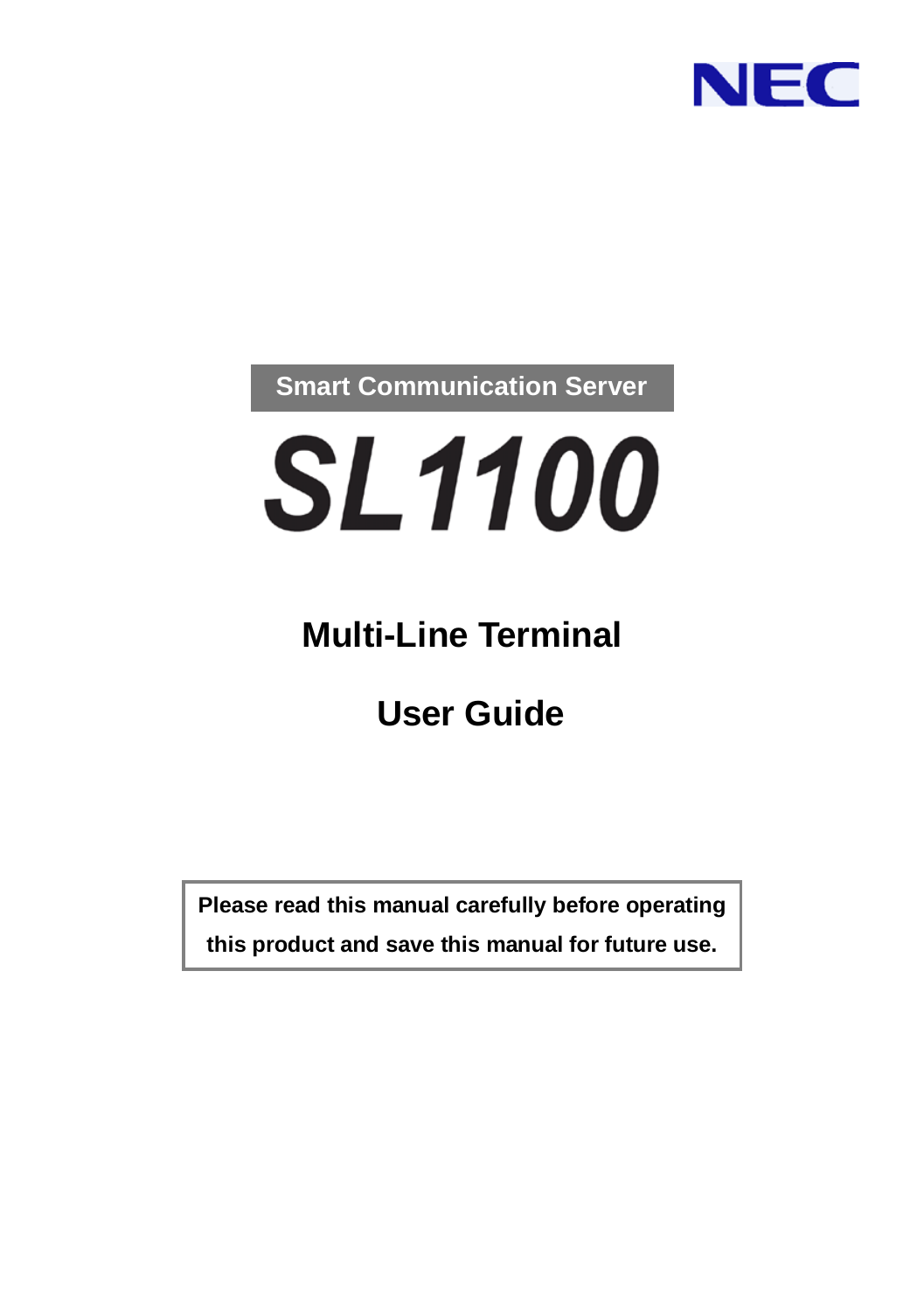### **Before using Your Terminal…**

#### **Thank you for purchasing NEC SL1100 system.**

Due to the flexibility built into the system, your **Dialing Codes and Feature Capacities** may differ from those in this guide. Check with your NEC Authorized Supplier / System Administrator and make a note of any differences.

### **Installing the Handset and Line Cord**



#### **When installing the handset :**

- **1**. Make sure the handset cord is plugged into the handset jack on the telephone base.
- **2.** The line cord routes through the channel on the telephone base.
- **3**. Alternatively the line cord can route through the channel on the telephone legs.

### **Adjust the two-position Viewing Angle**

#### **To set the low viewing angle position:**

**1.** Fold the legs all the way back.

#### **To set the high viewing angle position:**

- **1.** Flip up the two leg supports.
- **2.** Fold the legs back until the supports contact the base.





NEC Corporation reserves the right to change the specifications, functions, or features at any time without notice. NEC Corporation has prepared this document for use by its employees and customers. The information contained herein is the property of NEC Corporation and shall not be reproduced without prior written approval of NEC Corporation.

#### **Copyright 2011- 2014, NEC Corporation**

Printed in Japan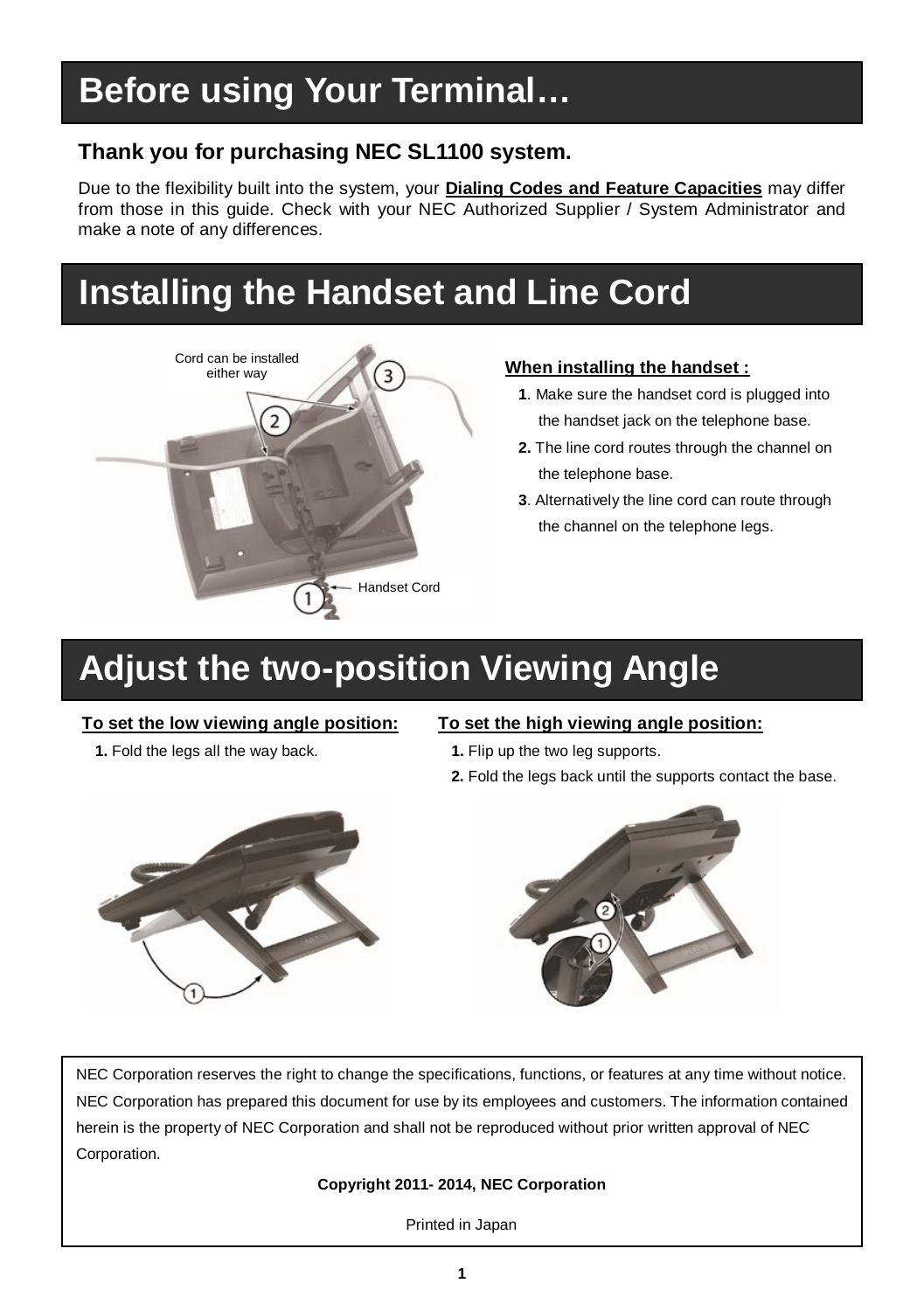### **Using Your Terminal**

#### **IP4WW-( )\*TXH-B TEL Call Indicator Lamp**



*\* 12 Programmable Function Keys are available for IP4WW-12TXH-B TEL. 24 Programmable Function Keys are available for IP4WW-24TXH-B TEL.*

*\*\* The illustration shows IP4WW-24TXH-B TEL.*

This lamp flashes fast when a call is ringing and flashes slower when a message has been left.

#### **Alphanumeric Display**

The LCD has 3 lines, 24 characters with backlight.

#### **Soft Keys**

The Soft Keys show the available features for your current activity. Any feature shown at the bottom of the LCD is available.

#### **Help Key**

The user can press this key followed by a programmable key to check what Line or Programmable Feature is assigned on the key.

#### **Programmable Function Keys**

Flexible Line keys or Feature Keys assigned by the System Administrator.

#### **Flash Key**

Press key to finish an outside call and hear the dial tone.

#### **Transfer Key**

Allows the extension user to transfer established calls to another extension.

#### **DND Key** (Do Not Disturb)

Setup a Do Not Disturb if pressed during a call.

#### **Mute (Microphone) Key**

Mute handset or Handsfree Microphone. LED lights when microphone is muted.

#### **Clear/Back Key**

Press this key to cancel the current action or delete a character.

#### **Cursor Key**

Access various features with simple operation.



#### **Handsfree Options**

- Handsfree lets you place and answer calls by pressing "Speaker" instead of using the handset.
- With Automatic Handsfree, you can press a Speaker Key without lifting the handset. Normally, you have Automatic Handsfree.
- Use Handsfree Answerback to answer a voice-announced Intercom call by speaking toward your phone without lifting the handset.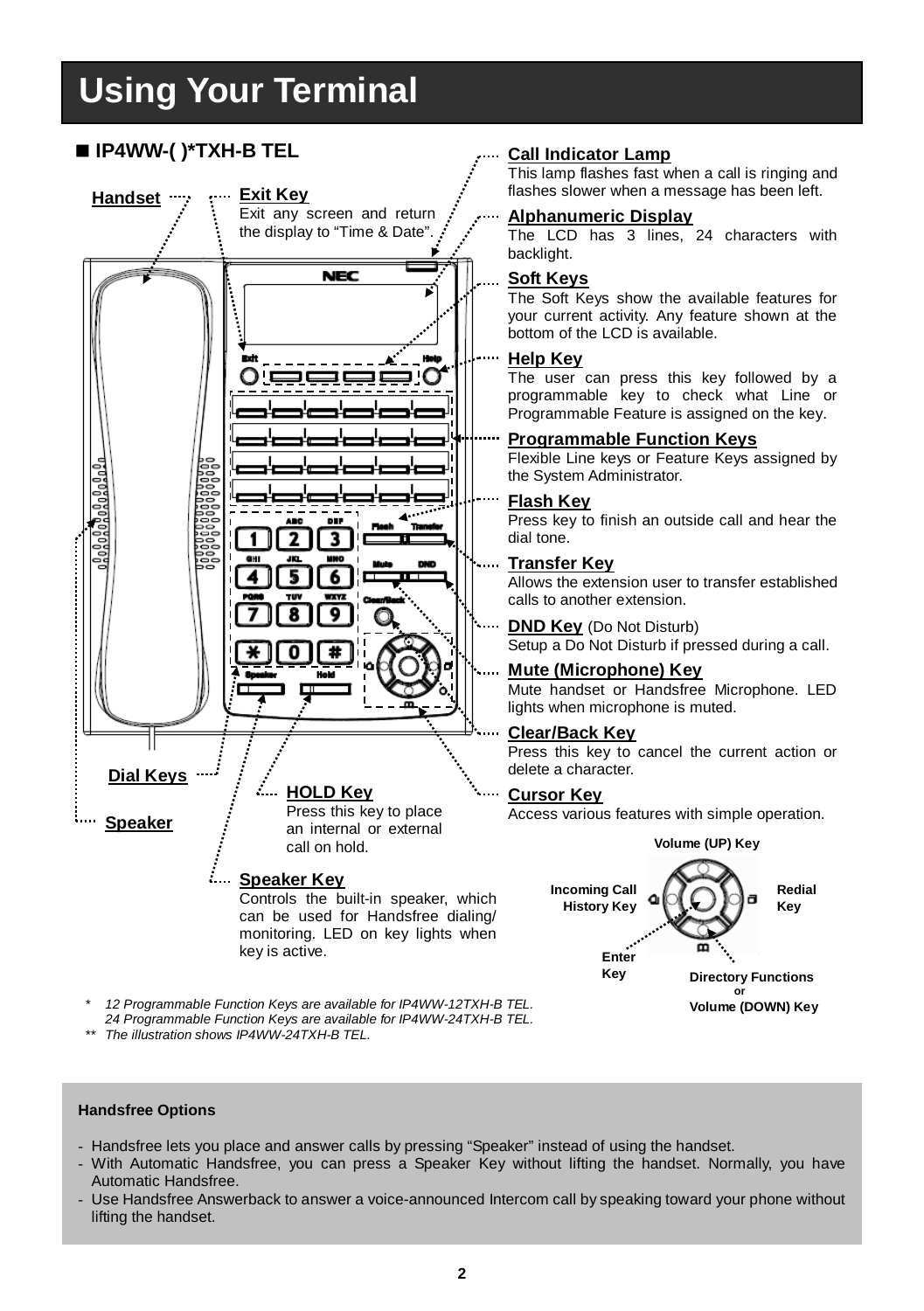### **For Your Convenience**

#### **Programmable Function Keys**

Programmable Function Keys can be assigned as "Trunk" Key and/or other Function Keys. You can just press the function key to activate the assigned function without dialing the Service Code.



- *There are 2 levels of Function Keys. (General Keys : assigned by 751, Appearance Keys : assigned by 752)*
- *Appearance Keys have priority. You can overwrite the Appearance Key at the General Key.*
- *If you want to overwrite the General Key at the Appearance Key, you have to erase the Appearance Key by dialing "752 + 000" before General Key assignment.*
- *In the default setting, Programmable Function Key No. 1 to 12 is assigned as "Trunk" Key. If you want to assign Function Keys (General) at the unused Trunk Keys, these unused keys should be erased by dialing "752 + 000".*
- *Programmable Function Keys can be erased by dialing "752 + 000" or "751 + 00".*
- *Programmable Function Keys can be assigned by Soft Key operation as well.*

#### ■ DSS / One-Touch Keys

Programmable Function Keys can be assigned as DSS (Direct Station Selection) or One-Touch Keys. You can place an Outside / Intercom Call by just pressing this key without dialing the number.



- *To change the Trunk Access Code, ask your NEC Authorized Supplier for the details.*
- *In the default setting, Programmable Function Key No. 1 to 12 is assigned as "Trunk" Key. If you want to assign DSS Keys to the unused Trunk Keys, these unused keys should be erased by dialing "752 + 000" before performing the above operation.*
- *For the DSS Key, the extension status can be indicated on the BLF. (idle : extinguished, Busy : lit)*
- *When you register a telephone number, the Trunk Access Code should be added in front of the number.*
- *Up to 36 dialing digits can be registered, but the name can not be registered.*
- *If you want to continue the operation, press Programmable Function Key instead of Speaker Key to finish.*
- *One-Touch Keys can be assigned using Soft Key operation.*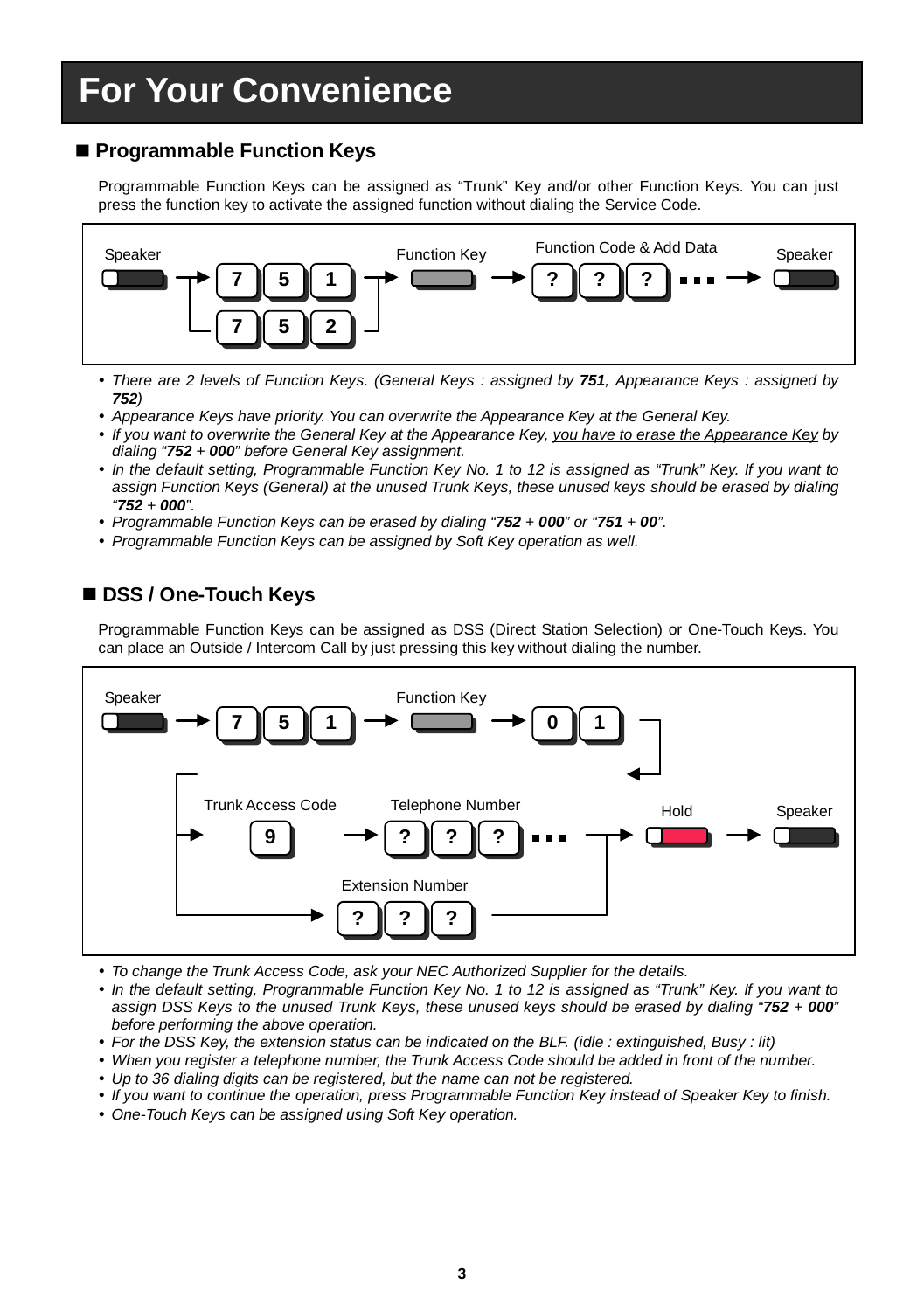### **For Your Convenience**

#### **Abbreviated Dial (Speed Dial) Registration**



- The number of digits dialed for Bin No. depends on the system setting (0-9<Only Group ABB> / 00-99 / *000-999).*
- System setting is necessary for Group ABB function. Ask your NEC Authorized Supplier for the details.
- *Name can be entered by Dial Pad Keys. (See below)*
- *Up to 36 dialing digits can be registered, and up to 12 characters can be registered as name.*
- *If you want to continue the operation, dial Bin No. instead of Speaker Key to finish.*
- *You can skip to enter the name. (No enter any character, then press "Hold" Key).*
- *You can erase the registered number & name by pressing "Exit" Key after dialing Bin No..*
- *Common Abbreviated Dial can be registered using Soft Key / Cursor Key operations.*

#### **Entering Alphanumeric Characters**

When you enter a name, use Dial Pad Keys to enter letters as below. For example, press "2" key once for "A", twice for "B", etc.

|                         | ¥<br>@                                                               |                                | Ã<br>Æ<br>Α<br>Α<br>Ê H<br>Ó<br>É<br>φ<br>Ç                                                             |
|-------------------------|----------------------------------------------------------------------|--------------------------------|---------------------------------------------------------------------------------------------------------|
| $\overline{2}$          | b<br>C<br>2<br>c<br>в<br>$\mathbf a$                                 |                                |                                                                                                         |
| $\overline{\mathbf{3}}$ | F<br>Е<br>3<br>d<br>е                                                |                                |                                                                                                         |
| 4                       | h<br>н<br>G<br>g                                                     | #                              | Accepts a character and moves<br>the cursor one place to the right.<br>Press twice to insert a "space". |
| $\overline{\mathbf{5}}$ | 5<br>Κ<br>ĸ                                                          | Clear/Back                     | Clears the character entry to the<br>left, one character at a time.                                     |
| 6                       | o<br>N<br>Hm<br>6<br>M<br>$\mathsf{n}$<br>$\mathbf{o}$               | $\circ$                        | (Backspace)                                                                                             |
|                         | R<br>s<br>$\mathbf{s}$<br>$\overline{7}$<br>Q<br>r<br>p<br>q         |                                |                                                                                                         |
| 8                       | v<br>t<br>8<br>u<br>v                                                |                                |                                                                                                         |
|                         | z<br>Υ<br>$\mathbf{z}$<br>х<br>W<br>9<br>У<br>x                      |                                |                                                                                                         |
|                         | $\epsilon$<br>$\epsilon$<br>#<br>&<br>\$<br>$\%$                     | Õ<br>Ô<br>ú                    | ä<br>å<br>ö<br>ü<br>æ<br>α<br>ß                                                                         |
| ⋇                       | $\ddot{ }$<br>$\qquad \qquad =$<br>$\,<$<br>$\overline{\phantom{0}}$ | $\boldsymbol{\mathsf{?}}$<br>π | Σ<br>Ω<br>$\infty$<br>σ                                                                                 |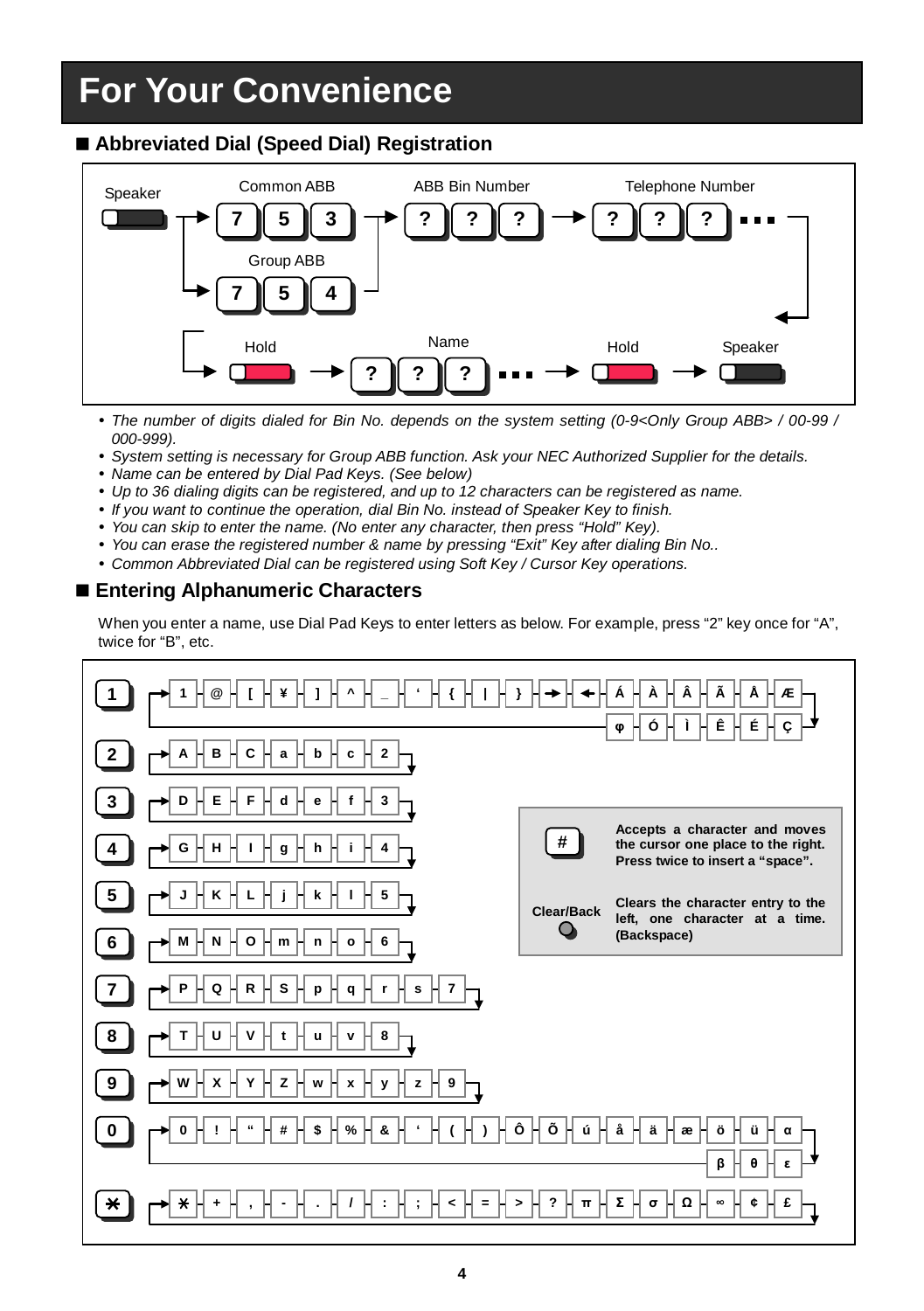### **Placing Calls**

#### **Place an Outside Call <Quick Access>**



- *Listen to the Dial Tone before dialing a Telephone Number.*
- *You can have function keys for Trunks or Trunk Groups. Ask your NEC Authorized Supplier for the details.*

#### **Place an Outside Call <Access by Code>**



- *To change the Trunk Access Code, ask your NEC Authorized Supplier for the details.*
- *Listen to the Dial Tone before dialing a Telephone Number.*
- *If the Trunk Group number is greater than 10, you should enter 2 digits (e.g. 11 : Group 11) after dialing "704". Ask your NEC Authorized Supplier for the details.*
- *Ask your NEC Authorized Supplier for the Trunk Number dialing digits.*

#### **Place an Intercom Call <Dial Access>**



 *Your call will ring or voice-announce. If you hear ringing, wait for an answer. If you hear a beep, begin speaking. Dialing "1" changes voice/ring mode (if the destination is Multi-line Terminal).*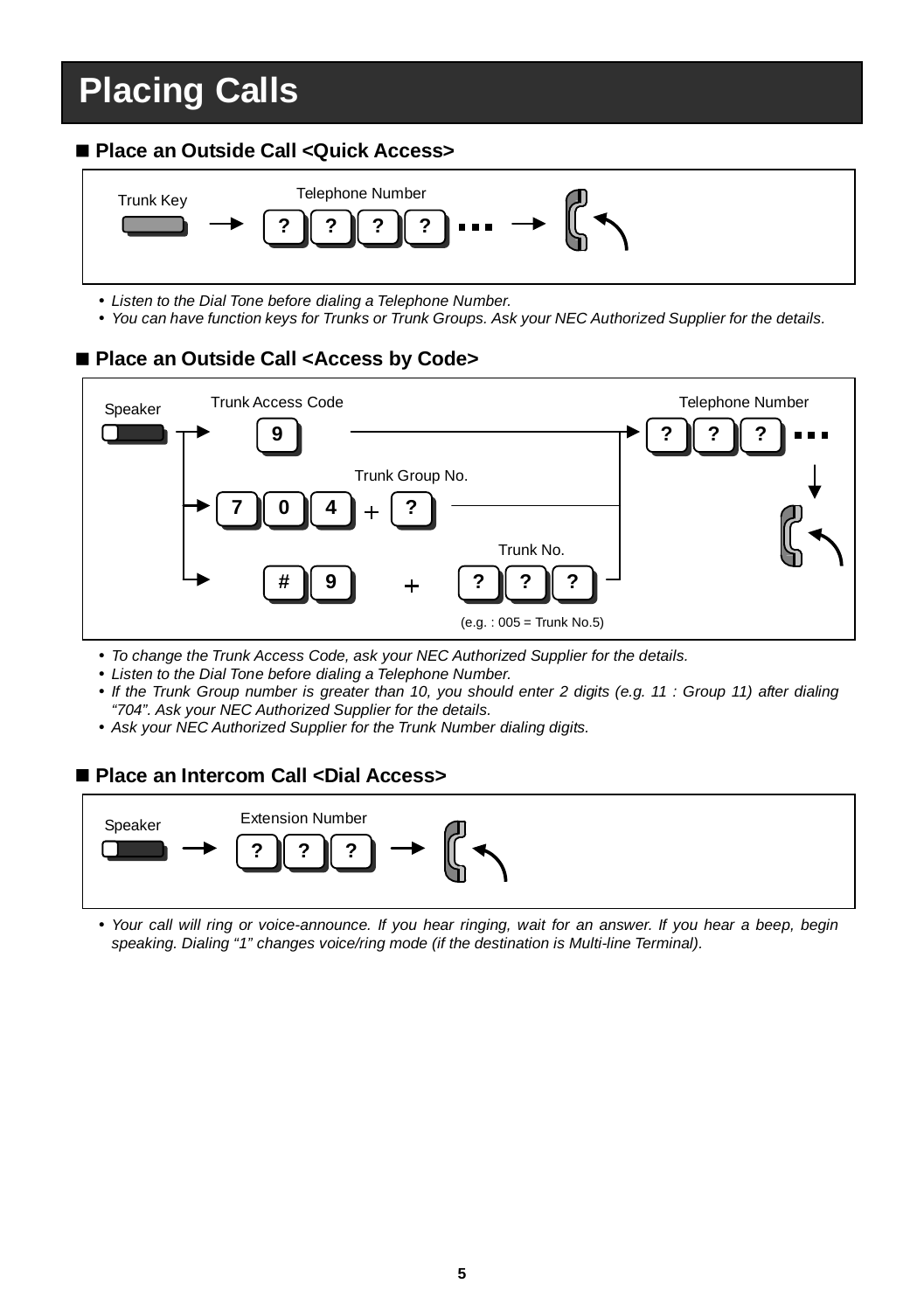### **Placing Calls Quickly**

#### **Directory Dialing**



- *After searching the desired destination, press "Enter" Key to confirm the telephone number before lifting the handset, if necessary.*
- *You can enter more characters (up to 12) to make desired destination's search even more specific.*
- *You can also search the desired destination without entering the characters (press Cursor Keys only).*
- *To cancel the Directory Dialing operation, press "Clear/Back" Key.*
- *Directory Dialing can be activated using Soft Key operation.*



**Last Number Dialing**

*The system retains the last 10 numbers dialed, which can be reviewed and redialed.*

*To cancel the Redial List operation, press "Clear/Back" Key.*

#### **Callback by Received Number**



- *Caller-ID function is required to use this operation for outside calls. Ask your NEC Authorized Supplier for more details.*
- *To cancel the Callback operation, press "Clear/Back" Key.*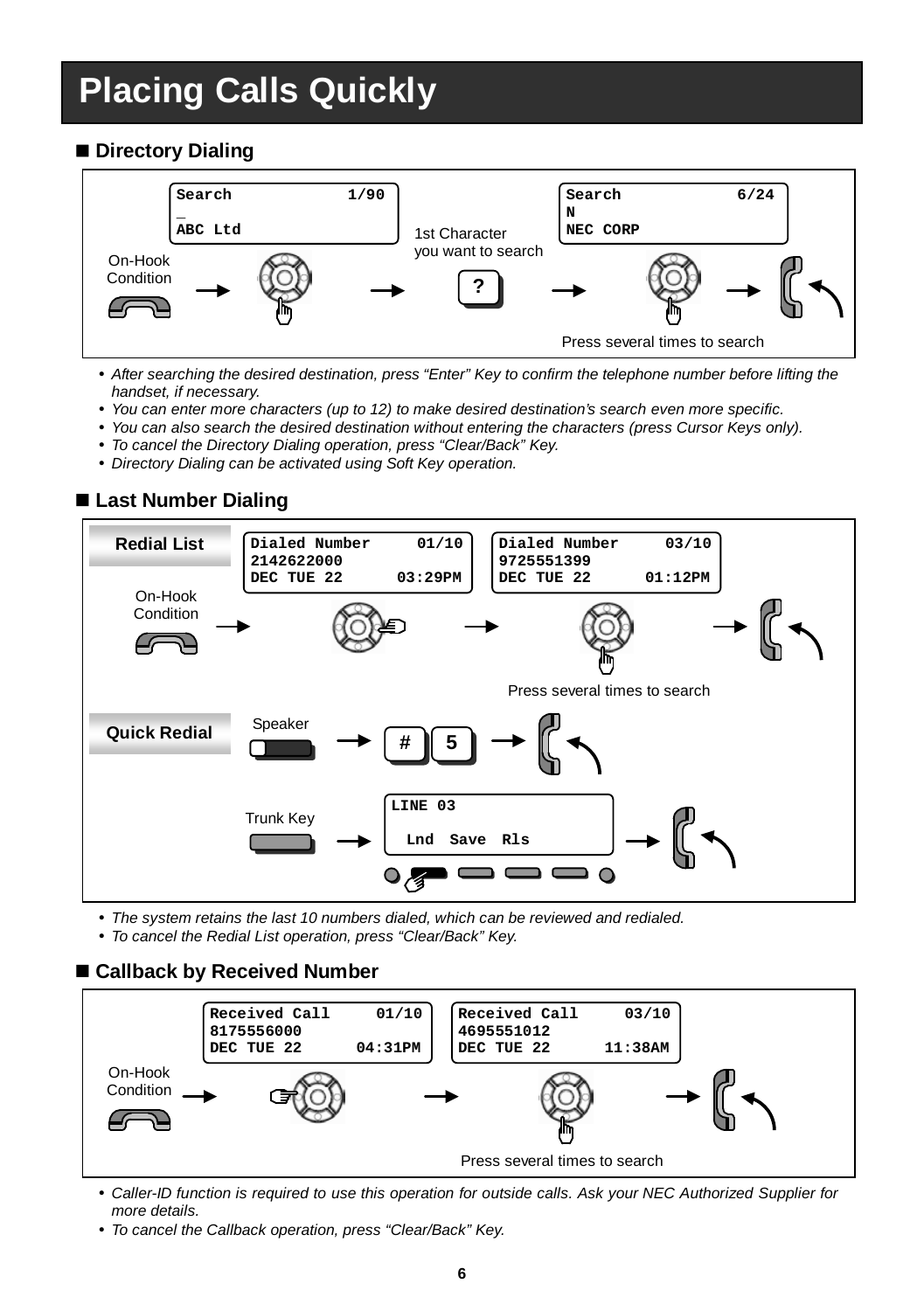### **Placing Calls Quickly**

### **Abbreviated (Speed) Dialing <for Outside>**



- *The digit of Bin No. depends on the system setting (0-9 <Only Group ABB> / 00-99 / 000-999).*
- *Telephone Numbers are pre-registered to the system.*
- System setting is necessary for Group ABB function. Ask your NEC Authorized Supplier for the details.
- *When you assign the Common ABB Key on the Programmable Function Key, "Press HOLD" is required after dialing the Function Code 27.*

#### ■ One-Touch / DSS Call



*Telephone / Extension number should be pre-registered to a One-Touch / DSS Key.*

*Trunk Access Code should be added in front of the Telephone Number.*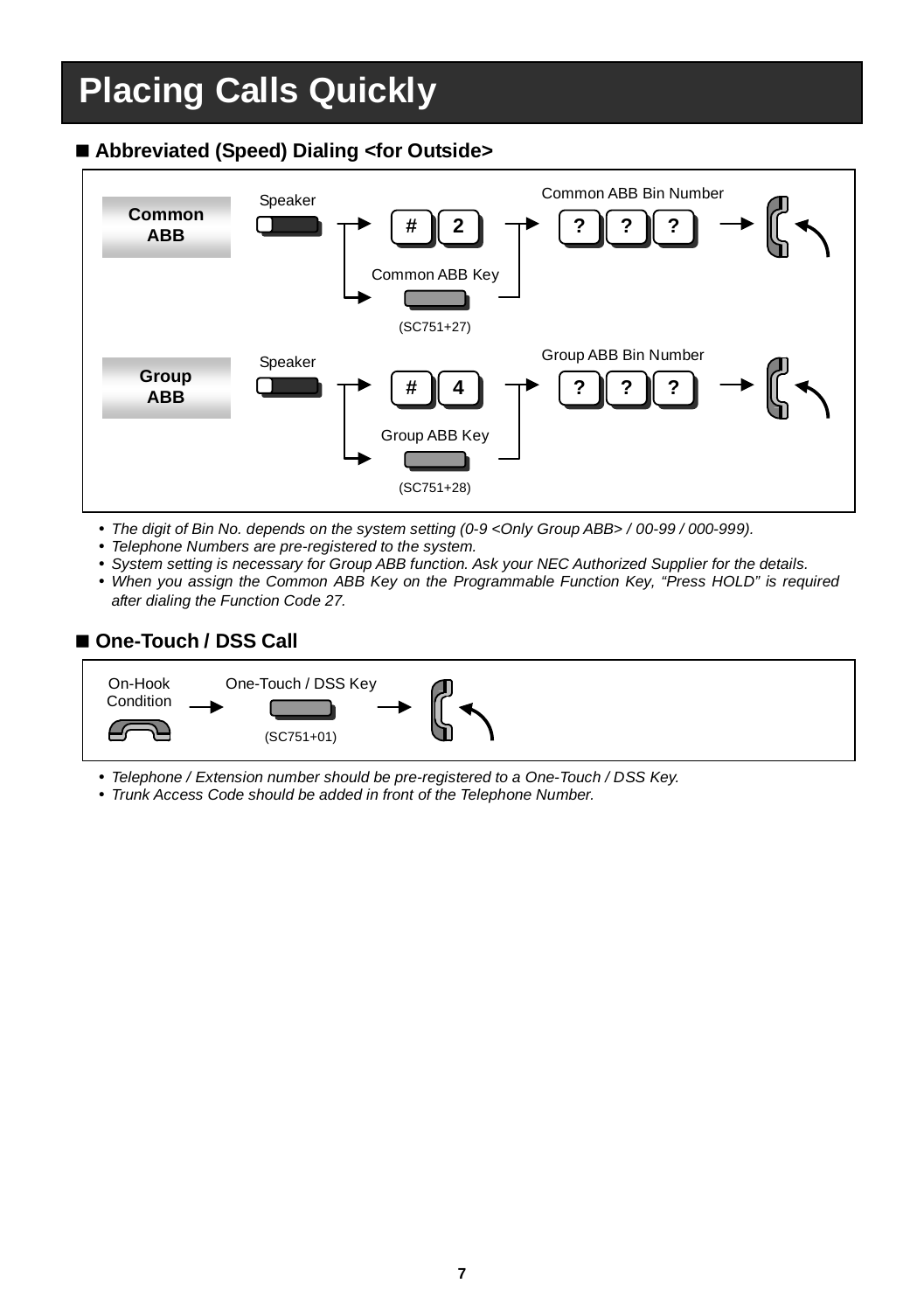### **If your call doesn't go through…**

#### ■ Set Camp On / Callback



- *Camp On Intercom Call - When you hear ringing, wait for the called party to answer. Outside Call - When you hear Dial Tone, begin telephone number dialing.*
- *Callback Intercom Call - When your terminal starts the ringing, lift handset and wait for the called party to answer. Outside Call - When your terminal starts the ringing, lift handset, hear Dial Tone, and begin*

*telephone number dialing.*

 *This function is applicable in case all trunks are busy condition (not applicable for dialed outside party busy).*

#### **Cancel Camp On / Callback**



#### ■ Repeat Dialing <Outside Call Only>



 *When the Repeat Dialing is set, Repeat Dial Key flashes and the system automatically and periodically redials a call. Repeat duration is programmable. Ask your NEC Authorized Supplier for the details.*

- *You should lift the handset when the called party answers.*
- *Press flashing Repeat Dial Key to cancel.*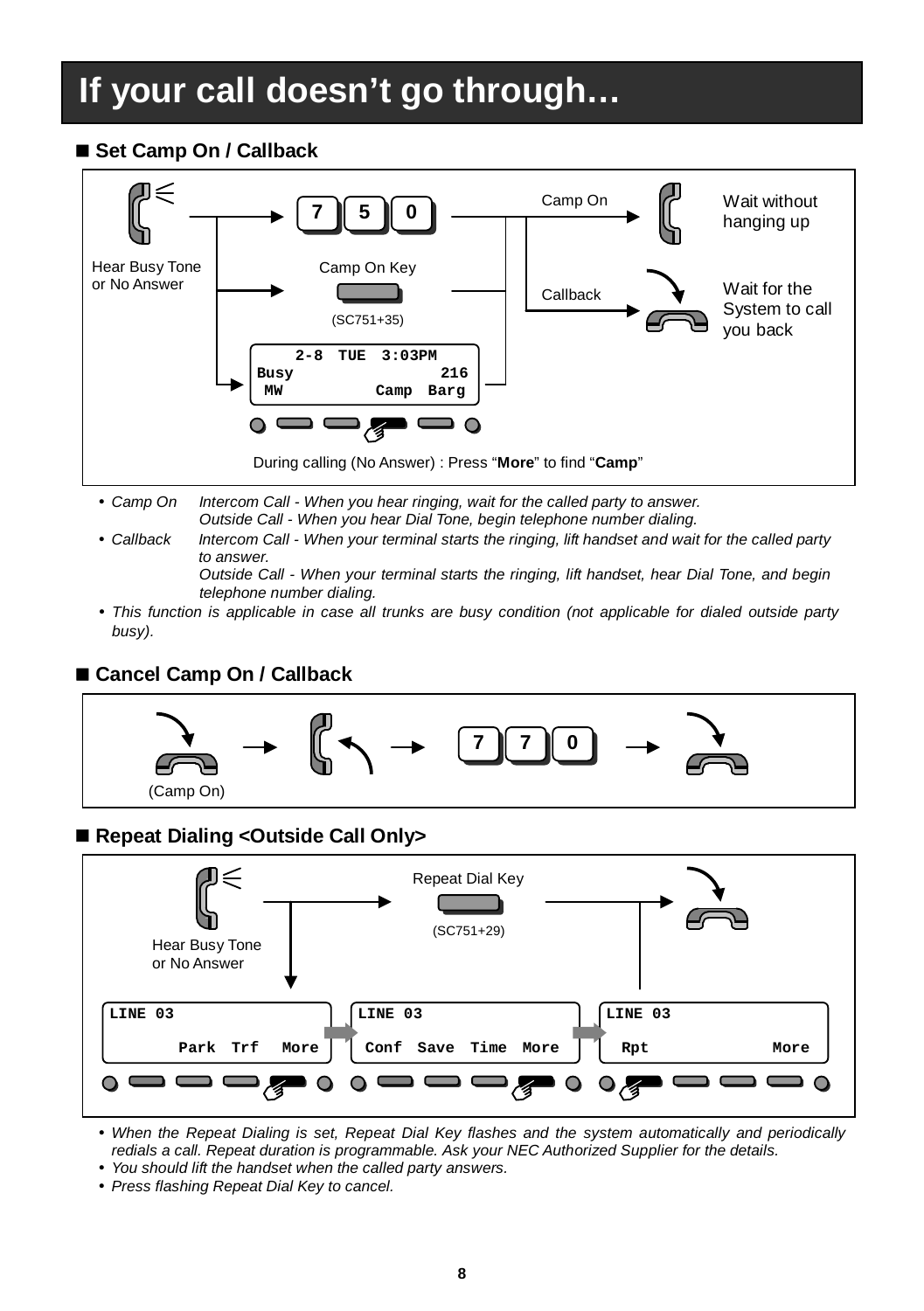### **If your call doesn't go through…**

#### ■ Set a Message Waiting



*When you set a MW, the called party's Indicator starts to flash, and your Indicator is lit Red.*

#### ■ Answer a Message Waiting *(Your terminal's Indicator is flashing Red)*



*When you answer a MW, the Indicator automatically goes off when the called party answers.*

• If multiple message are in queue, you can select the desired party by pressing Up key after dialing "  $\star$ , 0".

#### **Cancel Message Waiting**

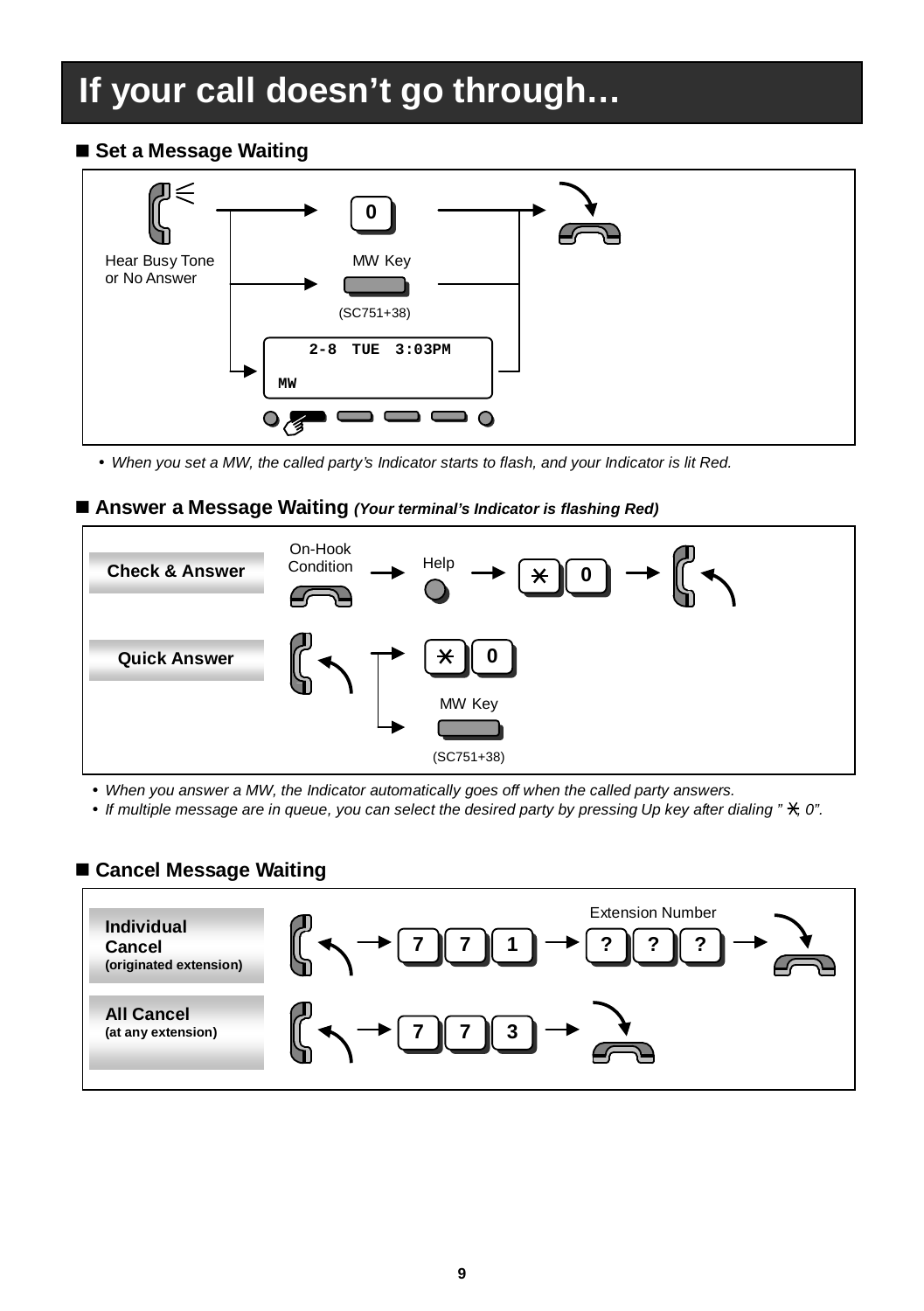### **Answering Calls**

#### ■ Answering an Outside Call



 *Confirm the status of Mute Key if you want to answer by Handsfree (Mute On : LED On, Mute Off : LED Off).*

#### **Answering an Intercom Call**



- *Intercom Call Mode (Signal or Voice) can be set at your terminal by : "Signal" : Speaker -> 723 "Voice" : Speaker -> 721*
- *Confirm the status of Mute Key if you want to answer by Handsfree. (Mute On : LED On, Mute Off : LED Off)*

#### **Picking up a Call for other Extensions**



 *System setting is necessary to create a Call Pickup Group. Ask your NEC Authorized Supplier for the details.*

*Call Pickup operations are available using Soft Key operation.*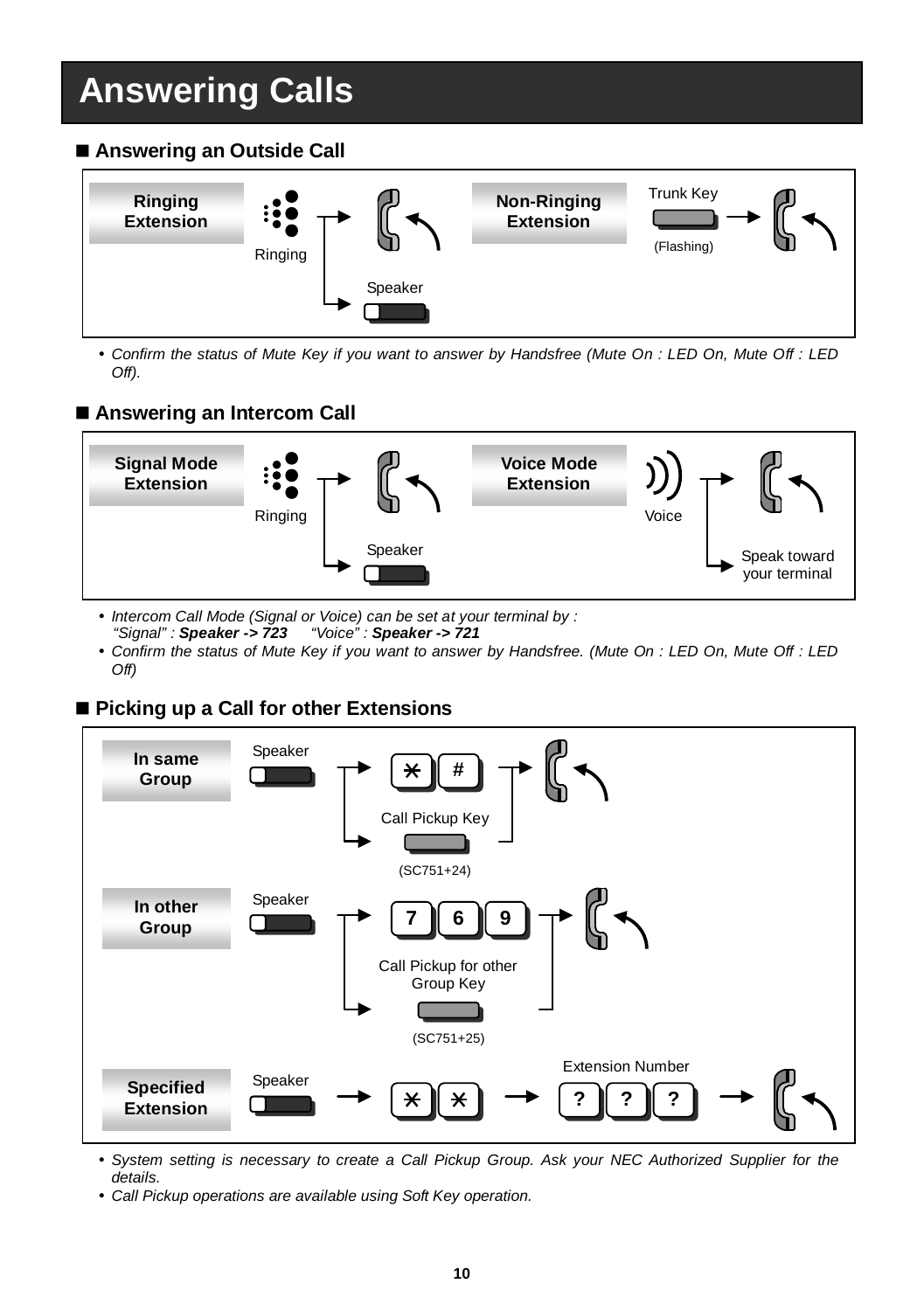### **Hold / Transferring Calls**

#### ■ Holding a Call / Retrieving a Held Call



*When on an Intercom, the call is held as "Exclusive Hold" on your terminal.*

*This operation puts your outside call on System Hold. Other extension users can take the call off Hold.*

#### ■ Holding a Call Exclusively



*This operation puts your outside call on Exclusive Hold. Other extension users can not take the call off Hold.*

#### **Retrieve a Held Outside Call**



*Ask your NEC Authorized Supplier for the details about your Trunk Number dialing digits.*

#### ■ Transferring a Call to the other Extension



*If your terminal has DSS/One-Touch key, just press it instead of "HOLD" and "Extension Number" dialing.*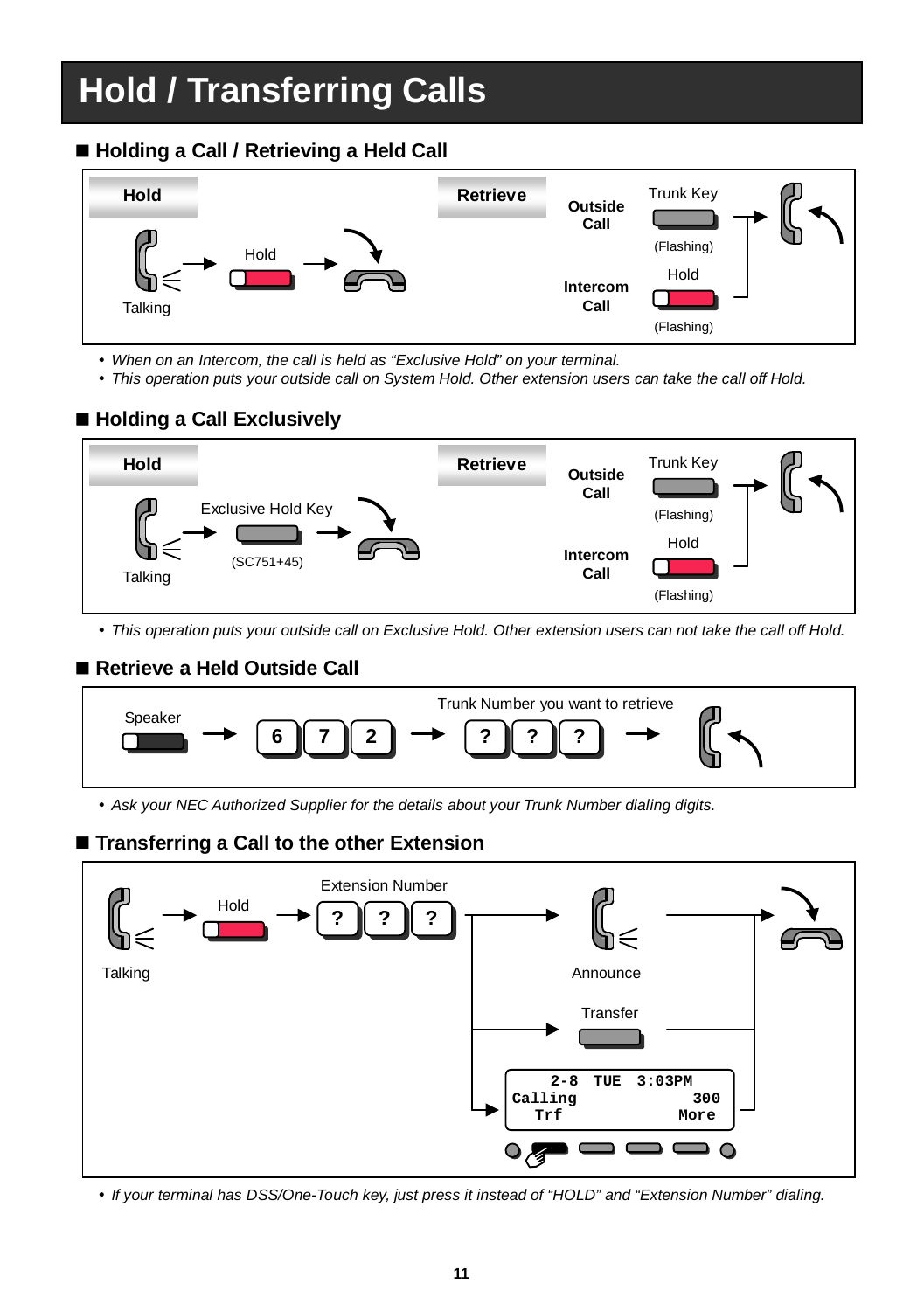### **For more Convenient Use…**

#### ■ Do Not Disturb (DND)



*When you set DND function, DND Key is lit and the Internal Dial Tone pattern changes.*



#### **Conference**

*You can repeat this operation to add more parties.*

 *You may be able to have up to 16 parties (including your terminal). You may need to adjust the volume level due to the environment where calls are placed. Ask your NEC Authorized Supplier for the details.*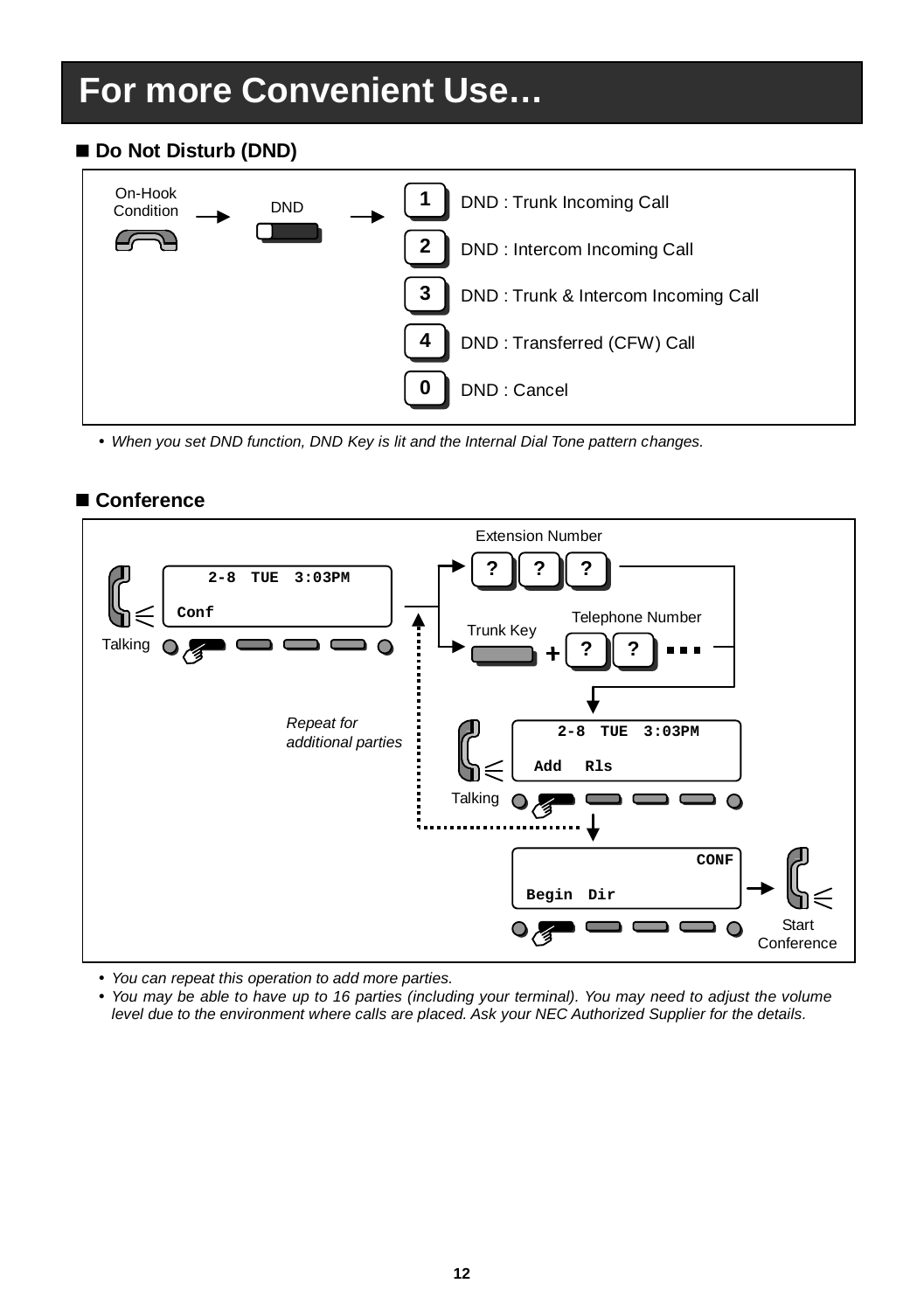### **For more Convenient Use…**

#### **Call Forwarding / Follow Me**

When you set Call Forward / Follow Me, the destination extension is displayed on the LCD and the Internal Dial Tone pattern is changed. (Call Forward / Follow Me can be set using a Soft Key).

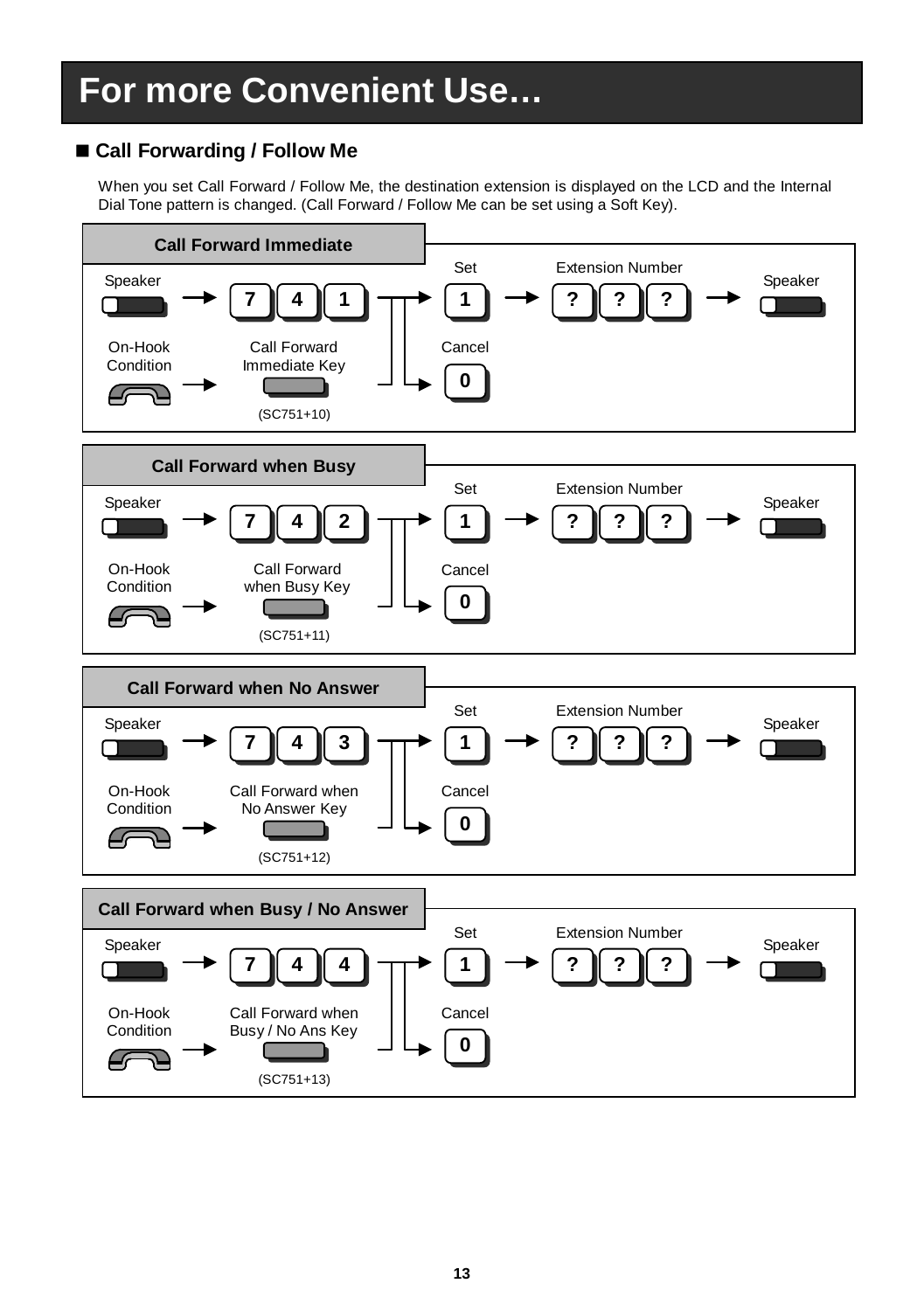### **For more Convenient Use…**

#### ■ Call Forwarding / Follow Me *(Cont'd)*

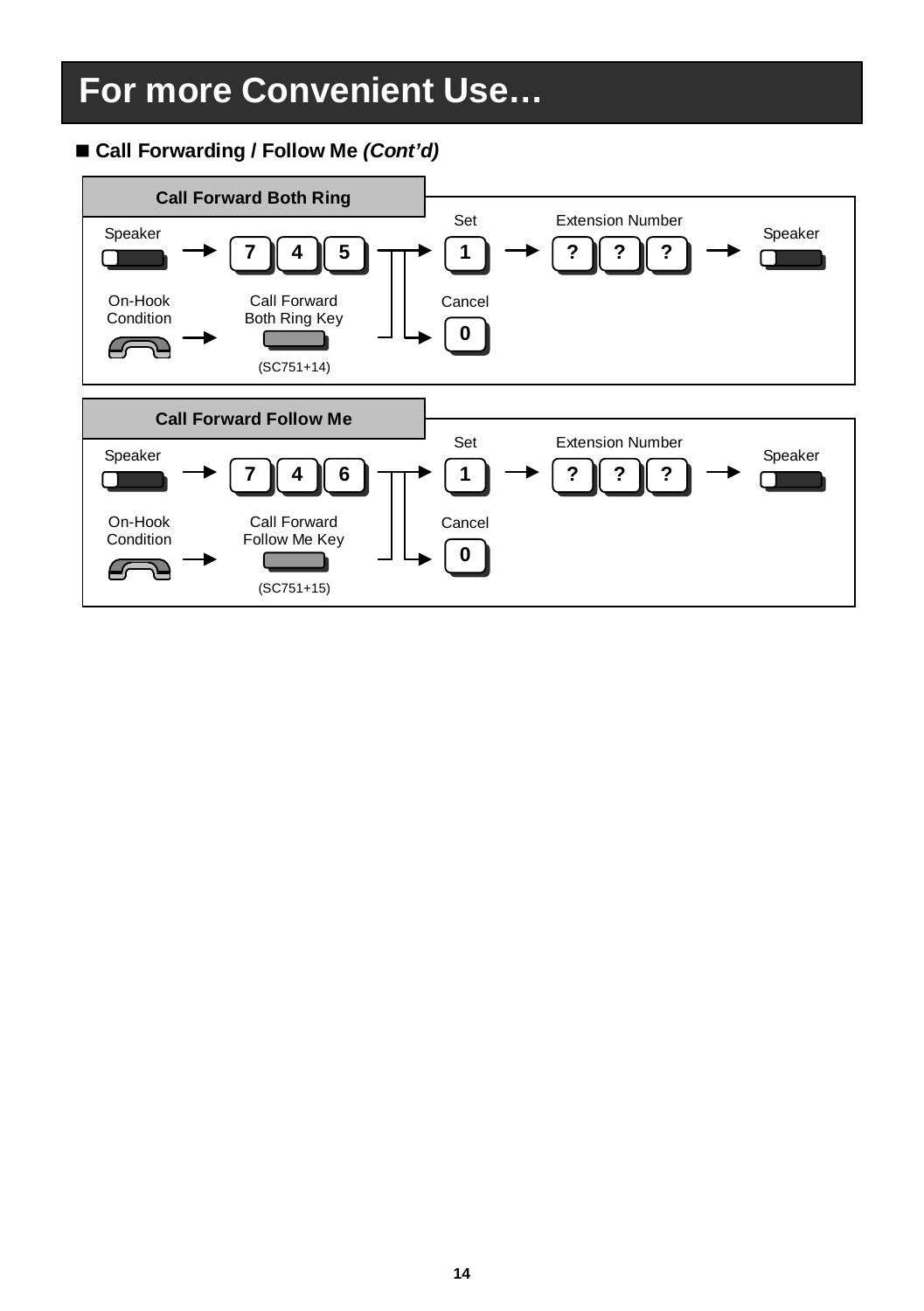#### **"Menu" Soft Key**

The following table shows the menu structure of "**Menu**" Soft Key. You can reach the desired feature using the following operation.



It is possible to search the desired feature by pressing Cursor the Keys (Up / Down / Right / Left) several times instead of "**Prev**" or "**Next**" Soft Keys, or it's possible to access the desired feature directly by dialing the 2 digit Menu Code after pressing the "**Menu**" Soft Key.

| <b>Item</b>                | <b>Menu Code</b>                                                                                                                                                                                                            | Next Operation after pressing the "Select"                                                                                                                                                            |
|----------------------------|-----------------------------------------------------------------------------------------------------------------------------------------------------------------------------------------------------------------------------|-------------------------------------------------------------------------------------------------------------------------------------------------------------------------------------------------------|
| 10 : Volume<br>Preference  | $11:$ Ring<br>12: Off-Hook Ring                                                                                                                                                                                             | Press "Down" or "Up" to adjust the selected option.                                                                                                                                                   |
| 20 : Display<br>Preference | 21: Contrast<br>22 : Min Brightness<br>23 : Max Brightness                                                                                                                                                                  | Press "Down" or "Up" to adjust the selected option.                                                                                                                                                   |
| 30 : Feature<br>Preference | 31 : Voice Announce<br>32 : Handsfree Reply<br>33 : Auto Call Timer<br>34 : Preview Dial<br>35 : Illuminated Dialpad<br>36 : Auto Call Screening<br>37: Incoming Page<br>38 : Ringing Line Preference<br>39 : Auto Backlit  | For the selected option, press "On" (enable) or<br>"Off" (disable).                                                                                                                                   |
| $40:$ Ring<br>Preference   | 41 : Intercom<br>42 : Line Keys<br>43 : Each Line Keys                                                                                                                                                                      | Press "<<" or ">>" to select and save option.                                                                                                                                                         |
| 50 : Key<br>Assignment     | 51 : Feature Keys<br>52 : Primeline Key                                                                                                                                                                                     | Press "<<" or ">>" to select and save option.                                                                                                                                                         |
| 60 : Call<br>Forwarding    | 61 : Immediate<br>62 : Ring No Ans<br>63: Busy No Ans<br>64 : Call Forward AME<br>65 : Display Message<br>66 : Follow Me<br>67: Both Ring                                                                                   | Press "Set" or "Cancel", enter the destination and<br>select option to save.                                                                                                                          |
| 70 : Speed Dial            | 71 : Personal Speed Dial<br>72 : Company Speed Dial                                                                                                                                                                         | Enter Bin number and Phone number, Name and<br>save.                                                                                                                                                  |
| 80: Name and<br>Language   | 81 : Extension Name<br>82 : Display Language                                                                                                                                                                                | For Name, enter the name using Alphanumeric<br>Characters, For Language, press "<<" or ">>" to<br>select and save.                                                                                    |
| 90 : Option<br>Preference  | 91 : Headset Mode<br>92 : Headset Voice Announce<br>93 : System Information<br>94 : VoIPDB Information<br>95 : Auto Backlit (Threshold)<br>96 : IP Address Information<br>97: IP Phone log off<br>98: Change login password | For Headset option, press "On" (enable) or "Off"<br>(disable).<br>For System / VoIPDB information (IP Address, MAC<br>Address), press "Select". For Auto Backlit, select<br>threshold option to save. |
| $00:$ Admin                | 01: Time<br>$02:$ Date<br>03 : Extension Name<br>04 : Clear All Call Fwd<br>05 : System Night Key Mode                                                                                                                      | For Time, Date and Extension Name, enter the<br>Time, Date and Extension Number and Name to<br>save. For Clear All Call Fwd, press "Yes".                                                             |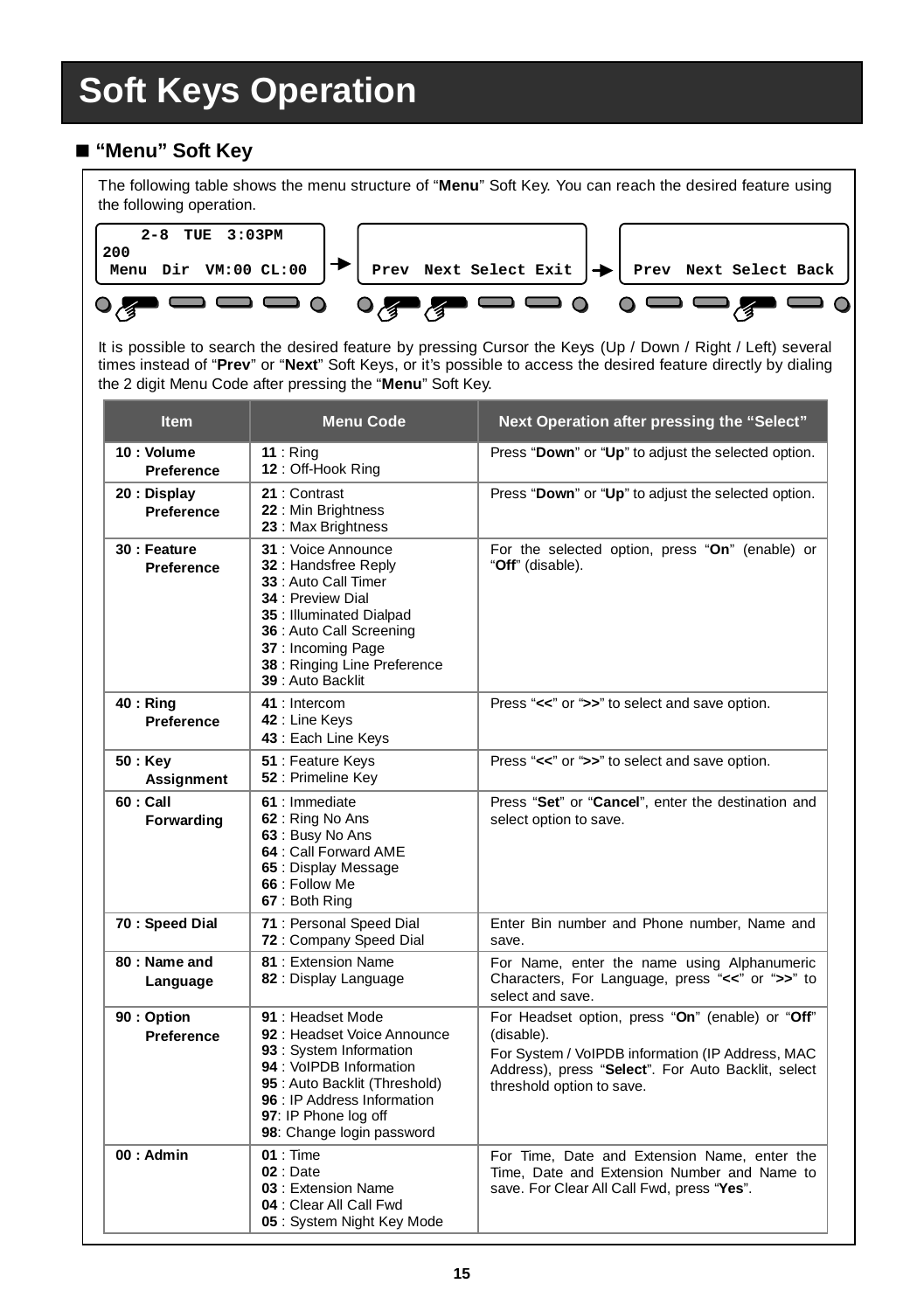#### **"Dir" Soft Key**



#### **"VM" Soft Key (Option)**

The Number of new messages in your mailbox is displayed on the "**VM**" Soft Key; you can access your mailbox by pressing this key.



| Soft Key<br><b>Indication</b> | <b>Feature</b>          | <b>Next Operation after pressing Soft Key</b>                                                                                                                         |  |
|-------------------------------|-------------------------|-----------------------------------------------------------------------------------------------------------------------------------------------------------------------|--|
| Lstn                          | Listen to Left Messages | Press "Next" to play next message, press "Rplay" to repeat<br>played message, press "Del" to delete played message.<br>Press "More" for other Mailbox features.       |  |
| Greet                         | <b>Mailbox Greeting</b> | Press one of "Gr1" / "Gr2" / "Gr3" to choose the desired<br>personal greeting message, and press "Lstn" (Listen) /<br>"Rec" (Record) / "Del" (Delete) to maintain it. |  |
| LvMsg                         | Leave Message           | Start message recording and press "Done" to complete it.<br>Dial extension number you want to send this message and<br>press "Send".                                  |  |
| Setup                         | Mailbox Option Menu     | Press "Code" (Security Code) / "Notfy" (Message<br>Notification) / "CallH" (Call Handling Option) / "ATime"<br>(Auto Time Stamp) to maintain each mailbox option.     |  |
| <b>RcNam</b>                  | Name Menu               | Press "Lstn" (Listen) / "Rec" (Record) / "Del" (Delete) to<br>maintain the Mailbox Name.                                                                              |  |
| Page                          | Page Message Menu       | Press "Lstn" (Listen) / "Rec" (Record) / "Del" (Delete) to<br>maintain the Paging Message.                                                                            |  |
| List                          | Message List            | Press "All" / "New" / "Arch" to set the message listen mode<br>(message list) which you want to listen.                                                               |  |
| Exit                          | Exit VM Menu            |                                                                                                                                                                       |  |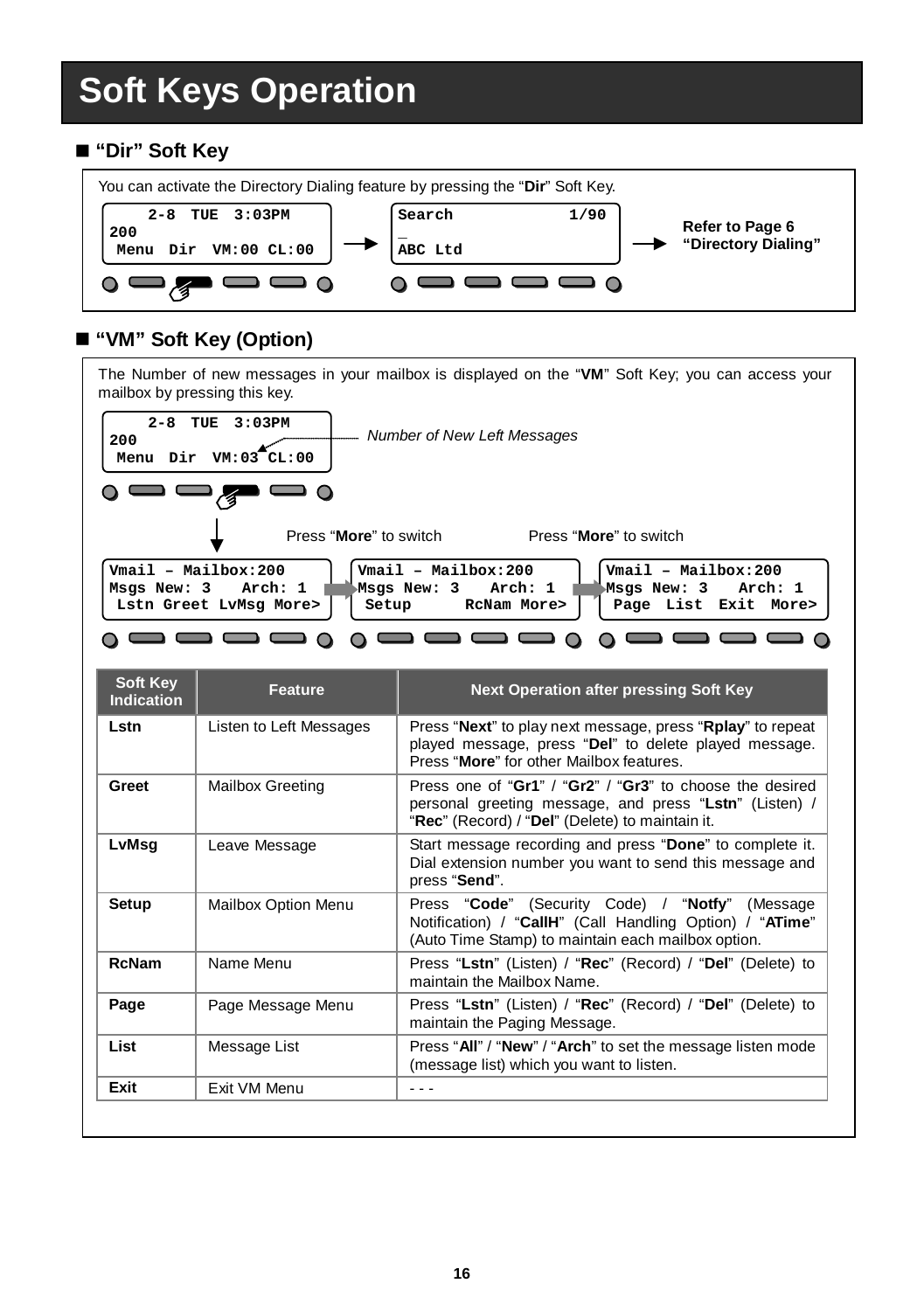#### **"CL" Soft Key**

Number of new unanswered calls is displayed on the "**CL**" Soft Key; you can access your Caller-ID List by pressing this key.

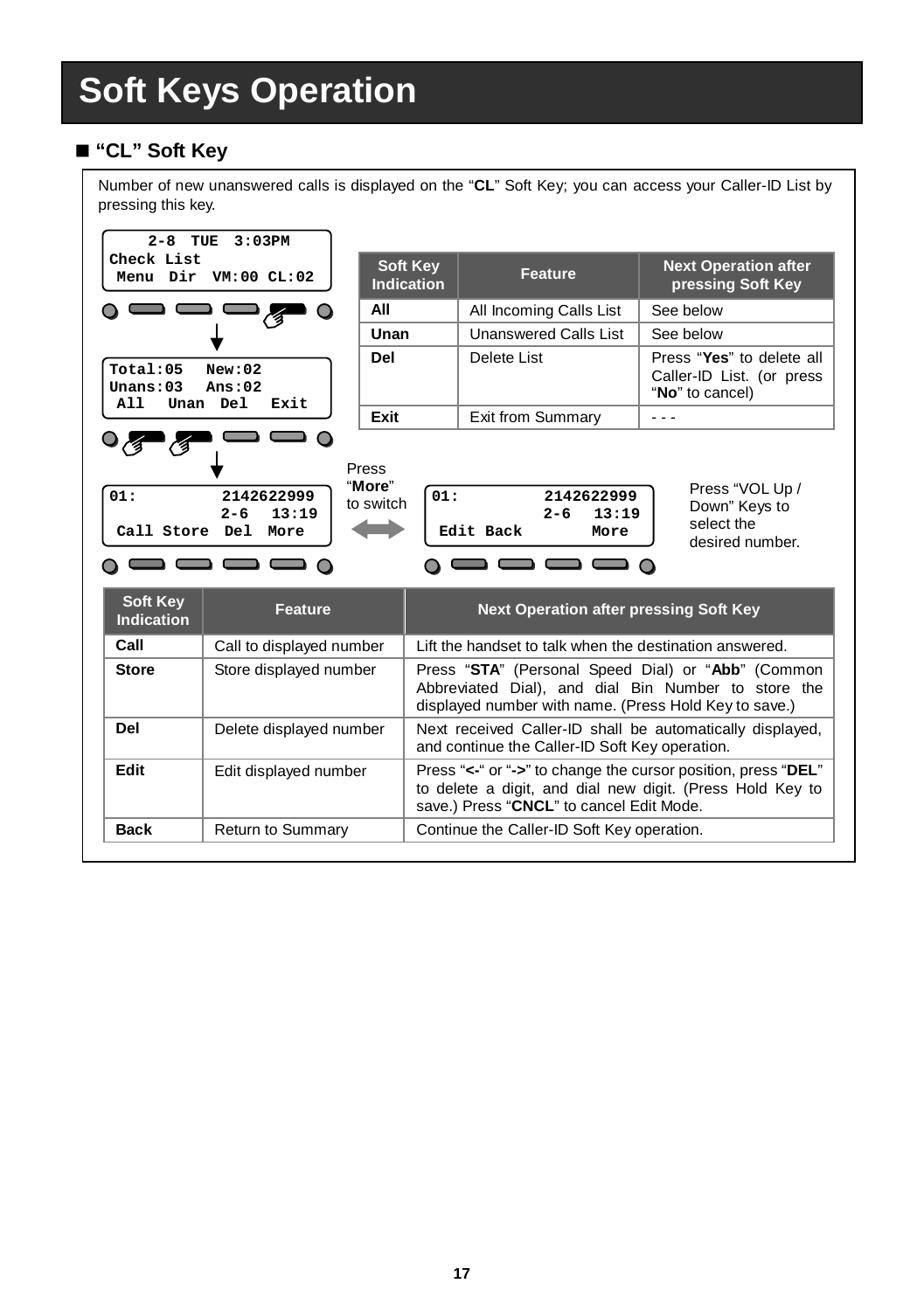#### ■ Soft Key Operations during Off-Hook condition

|                                      | $2 - 8$<br>TUE<br>3:03PM<br>Dir<br>Page Pkup More        | Press<br>"More"<br>$2 - 8$<br>TUE<br>$3:0.3$ PM<br>to switch<br>VM:00 Barg Save More                                            |  |  |
|--------------------------------------|----------------------------------------------------------|---------------------------------------------------------------------------------------------------------------------------------|--|--|
| <b>Soft Key</b><br><b>Indication</b> | <b>Next Operation after pressing Soft Key</b><br>Feature |                                                                                                                                 |  |  |
| Dir                                  | <b>Directory Dialing</b>                                 | Refer to Page 6 for Directory Dialing operation.                                                                                |  |  |
| Page                                 | Paging                                                   | Press "InPg" (Internal Paging) or "ExPg" (External Paging), and<br>dial the Group/Zone number to page.                          |  |  |
| <b>Pkup</b>                          | Call Pickup                                              | Press "Pers" for Extension Call Pickup.<br>Press "ExPg" for External Paging pickup.<br>Press "InPg" for Internal Paging pickup. |  |  |
| VM:00                                | Mailbox Access                                           | Refer to Page 16 (VM Soft Key).                                                                                                 |  |  |
| Barg                                 | Barge-In                                                 | Dial the target extension number to barge in.                                                                                   |  |  |
|                                      |                                                          | Saved number is dialed automatically. Wait for answer.                                                                          |  |  |

#### ■ Soft Key Operations during Intercom Calling

| During Intercom calling (called party does not answer yet) you will see the following Soft Keys.                                                                            |                                                  |                                                                                                                                                                               |  |
|-----------------------------------------------------------------------------------------------------------------------------------------------------------------------------|--------------------------------------------------|-------------------------------------------------------------------------------------------------------------------------------------------------------------------------------|--|
| Press<br>"More"<br>$2 - 8$<br>TUE<br>3:03PM<br>$2 - 8$<br>3:03PM<br>TUE<br>to switch<br>Calling<br>Calling<br>216<br>216<br>Voice Rls<br>MW<br>More<br>VMsg<br>Camp<br>More |                                                  |                                                                                                                                                                               |  |
| Soft Key<br><b>Indication</b>                                                                                                                                               | <b>Feature</b>                                   | Next Operation after pressing Soft Key                                                                                                                                        |  |
| мw                                                                                                                                                                          | Message Waiting                                  | Message Waiting is set. Hang up to finish.                                                                                                                                    |  |
| Voice<br>(Signal)                                                                                                                                                           | Intercom Call Mode Switching<br>(Signal / Voice) | Signal -> Voice : Start to talk after beep tone.<br>Voice -> Signal: Wait for called party answer.<br>Press "Voice" (or "Signal") again to switch Call Mode, if<br>necessary. |  |
| <b>RIs</b>                                                                                                                                                                  | Hang Up                                          | - - -                                                                                                                                                                         |  |
| VMsg                                                                                                                                                                        | Leave a Message (In-Mail)<br>(Option)            | Start recording your message.                                                                                                                                                 |  |
| Camp                                                                                                                                                                        | Camp On / Callback                               | Camp On<br>Wait for the system to call you back without hanging up.<br>Callback<br>Hang up and wait for the system to call you back.                                          |  |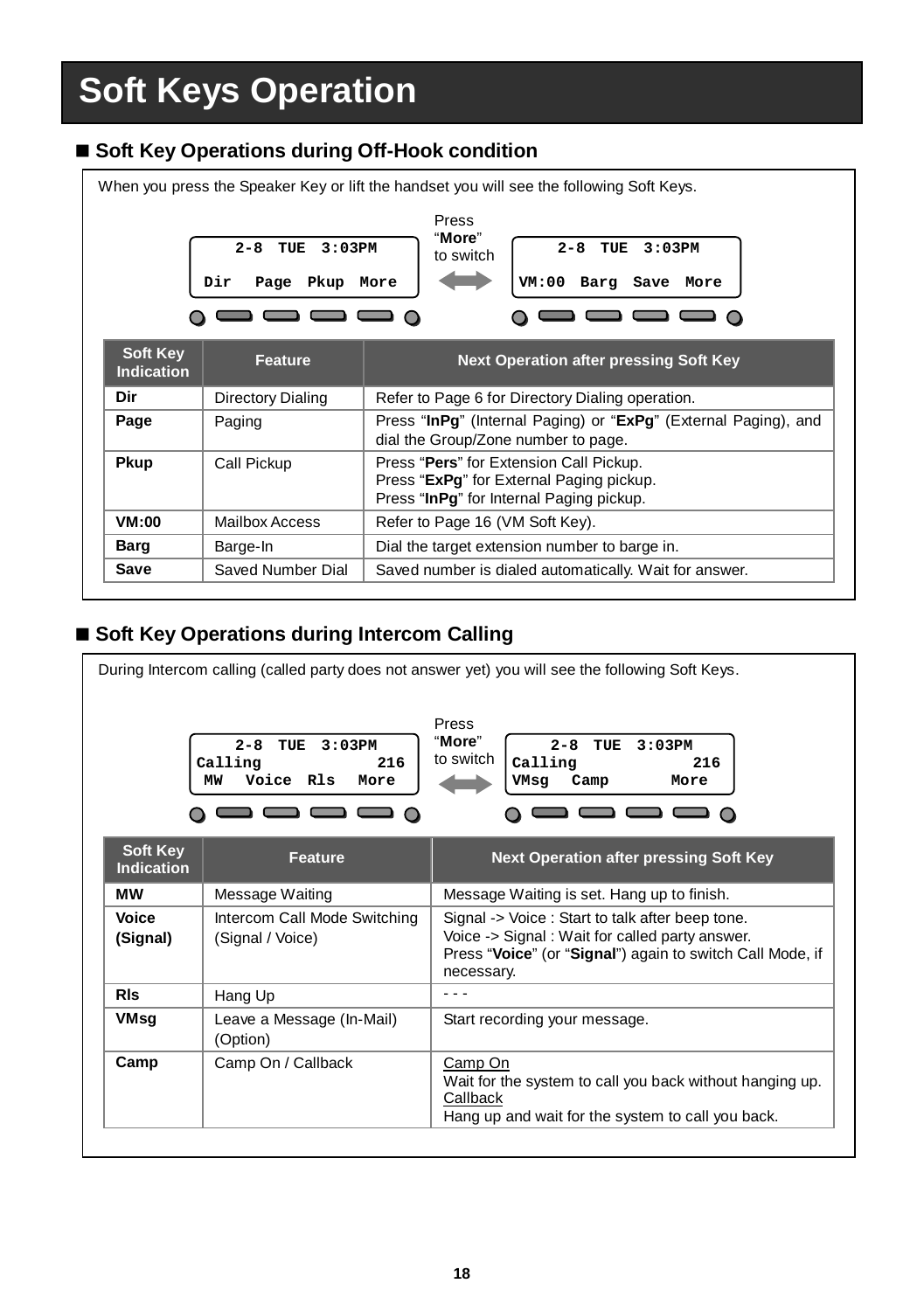#### ■ Soft Key Operations after establishing an Intercom Call



#### ■ Soft Key Operations during Outside Call

When you seize a trunk for outgoing call, or you answered an incoming call, access following features using Soft Keys.

| (When you seize a Trunk)                      |              | Soft Key<br><b>Indication</b> | Feature                               | <b>Next Operation after</b><br>pressing Soft Key                   |
|-----------------------------------------------|--------------|-------------------------------|---------------------------------------|--------------------------------------------------------------------|
| LINE 03<br>Save Rls<br>Lnd                    | Acct         | Lnd                           | Last Number Dialing                   | Last dialed number is<br>dialed automatically.<br>Wait for answer. |
| After establishing                            | <b>Press</b> | Save                          | Saved Number Dialing                  | Saved number is dialed<br>automatically.<br>Wait for answer.       |
| call and pass                                 | "More"       | <b>RIs</b>                    | Hang Up                               |                                                                    |
| 4 seconds                                     | to switch    | Acct                          | <b>Account Code Entry</b><br>(Option) | Enter the Account Code.                                            |
|                                               |              |                               |                                       |                                                                    |
| LINE 03                                       |              | LINE 03                       |                                       | LINE 03                                                            |
| Park<br>Conf Save Time<br>Trf<br>More<br>More |              |                               | Rpt                                   | More                                                               |
|                                               |              |                               |                                       |                                                                    |

| <b>Soft Key</b><br><b>Indication</b> | Feature                                 | <b>Next Operation after pressing Soft Key</b>                                                                                                                                                                                                 |
|--------------------------------------|-----------------------------------------|-----------------------------------------------------------------------------------------------------------------------------------------------------------------------------------------------------------------------------------------------|
| Lnd                                  | Last Number Dialing                     | Last dialed number is dialed automatically. Wait for answer.                                                                                                                                                                                  |
| Park                                 | Park Hold                               | Press "Sys" (System Park) or "StaP" (Extension Park) to select<br>type of Park Hold.                                                                                                                                                          |
| Trf                                  | Transfer                                | Dial the desired extension number, or seize an idle trunk and<br>place a call to transfer.                                                                                                                                                    |
| Conf                                 | Conference                              | Dial the desired extension number, or seize an idle trunk and<br>place a call to establish a conference. Press "Add" to invite the<br>other party, or press "Add" and "Begin" to start a conference.<br>Press "AnHd" to retrieve a held call. |
| Save                                 | Save dialed Number                      |                                                                                                                                                                                                                                               |
| Time                                 | <b>Call Duration Time</b><br>Indication | Press "Time" again to turn off the Call Duration Time indication.                                                                                                                                                                             |
| Rpt                                  | <b>Repeat Dialing</b>                   | Repeat Dialing feature is set, and the system automatically<br>places a call periodically. Wait for answer.                                                                                                                                   |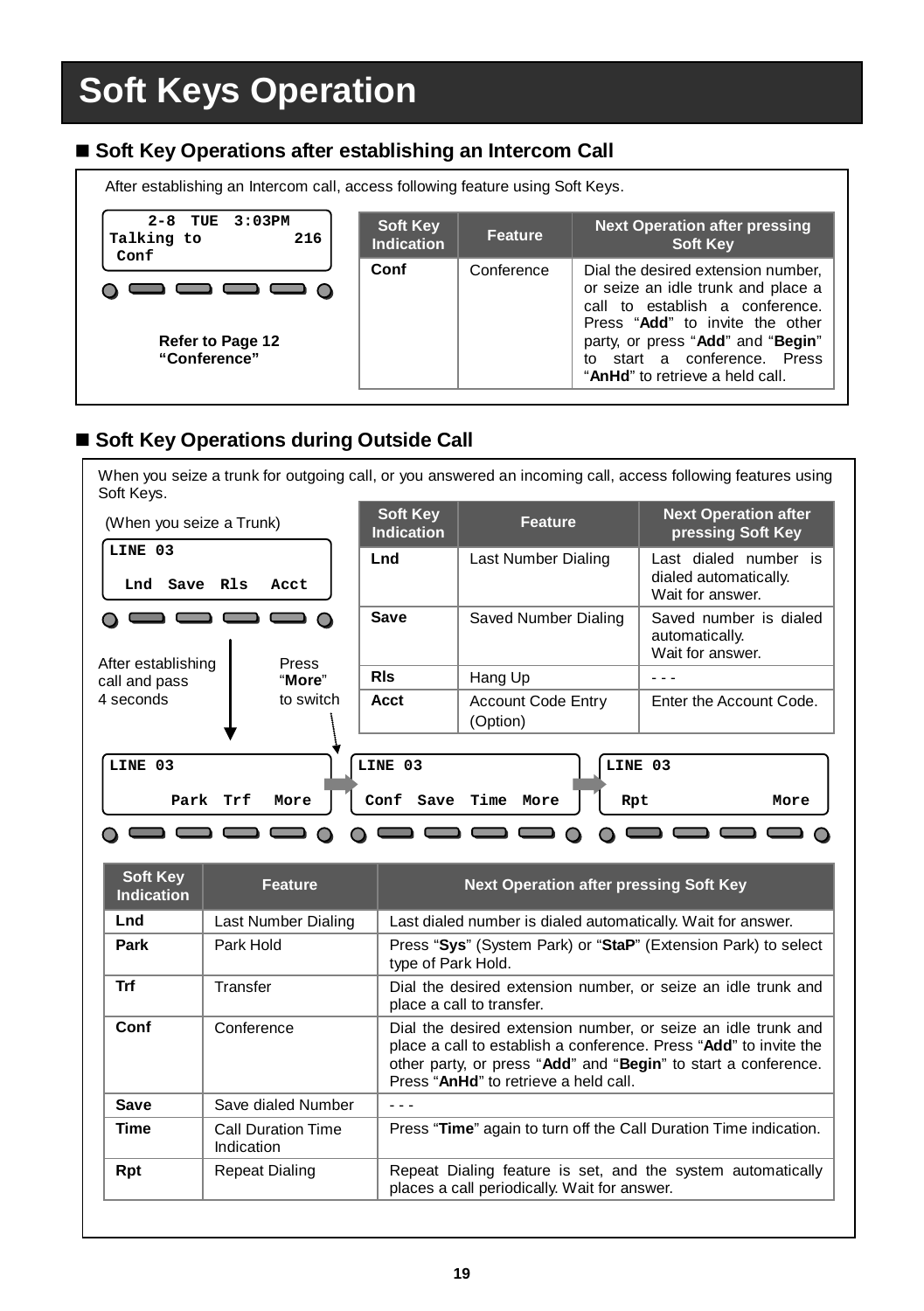### **Cursor Keys Operation**

#### **Menu Structure when PRG15-02-60 is set to Advanced Mode 1**

The following table shows the menu structure of the Cursor Keys. You can reach the desired menu by pressing Navigation Keys (Up / Down / Right / Left) or dial 3 digits for shortcut access after pressing the "Enter Key" to activate a menu.

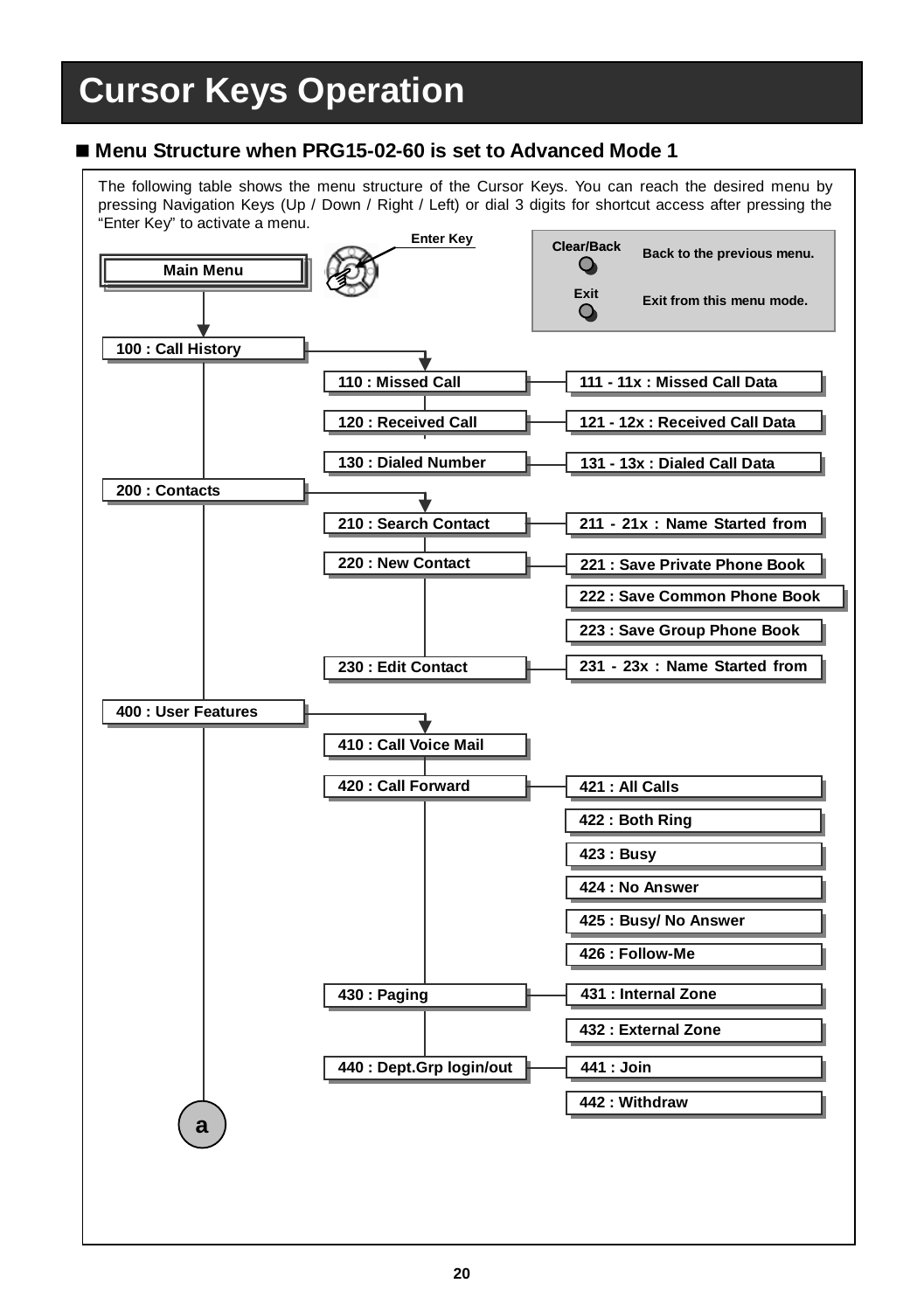### **Cursor Keys Operation**

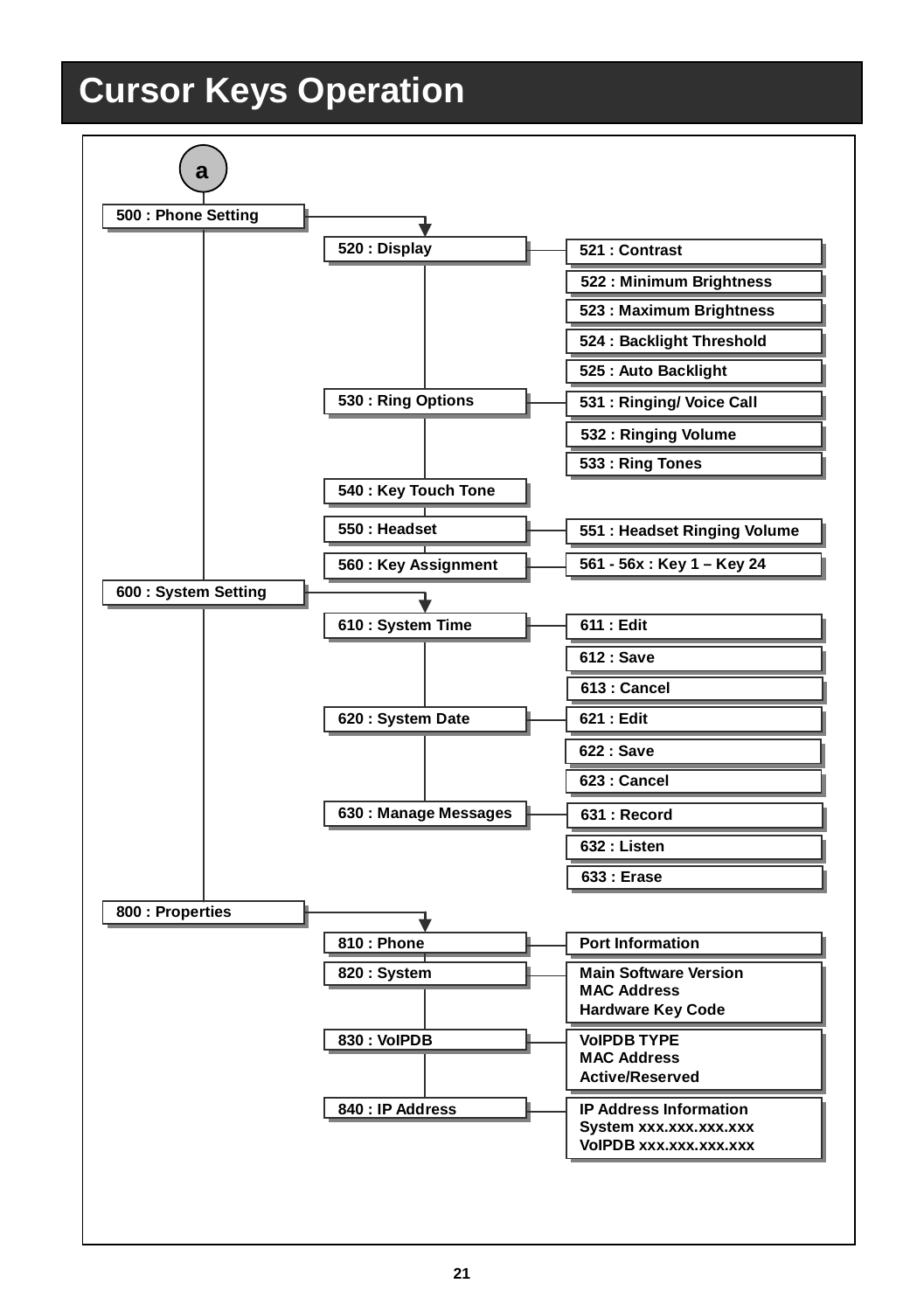### **Built-In Automated Attendant**

*System setting is necessary to use a Built-In Answering Machine. Ask your NEC Authorized Supplier for the details.*

#### ■ Record / Listen / Erase Automated Attendant Messages



- *Up to 8 types of messages can be recorded.*
- *The message length can not exceed 2 minutes.*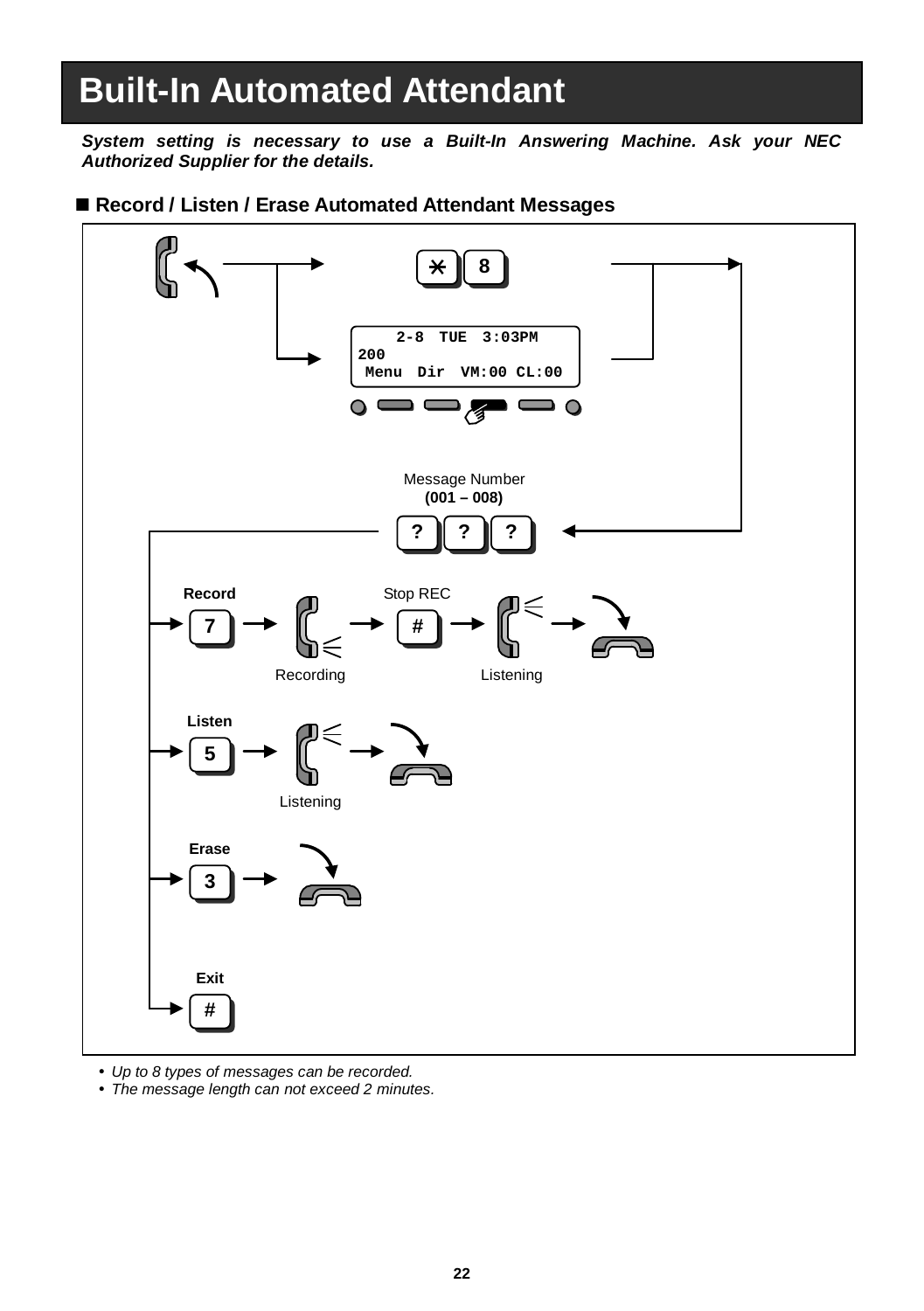*Optional hardware and System setting is necessary to use In-Mail (Voice Mail) feature. Ask your NEC Authorized Supplier for the details.*

#### ■ Log-On to the In-Mail

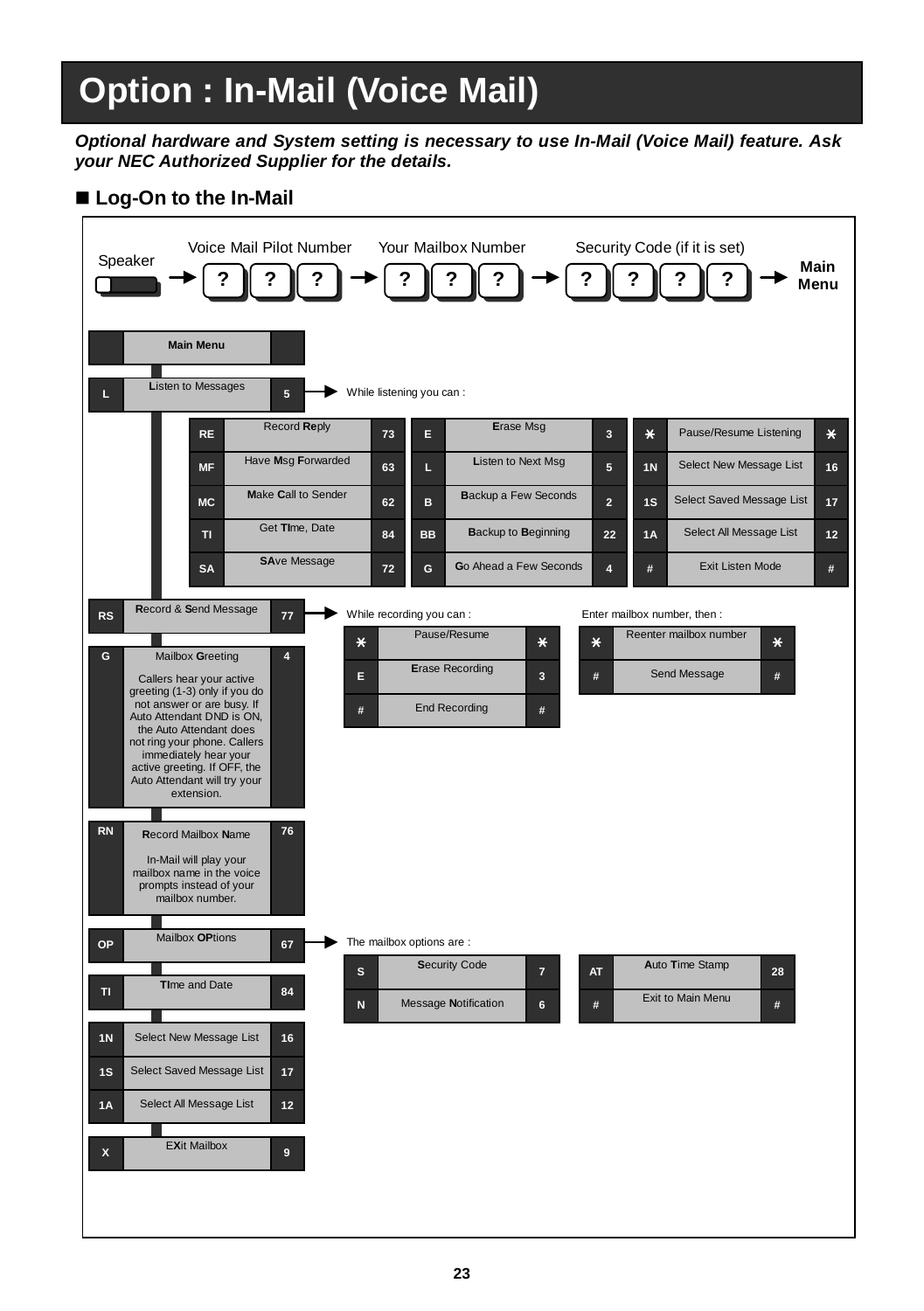#### **Call Forward to Voice Mail**

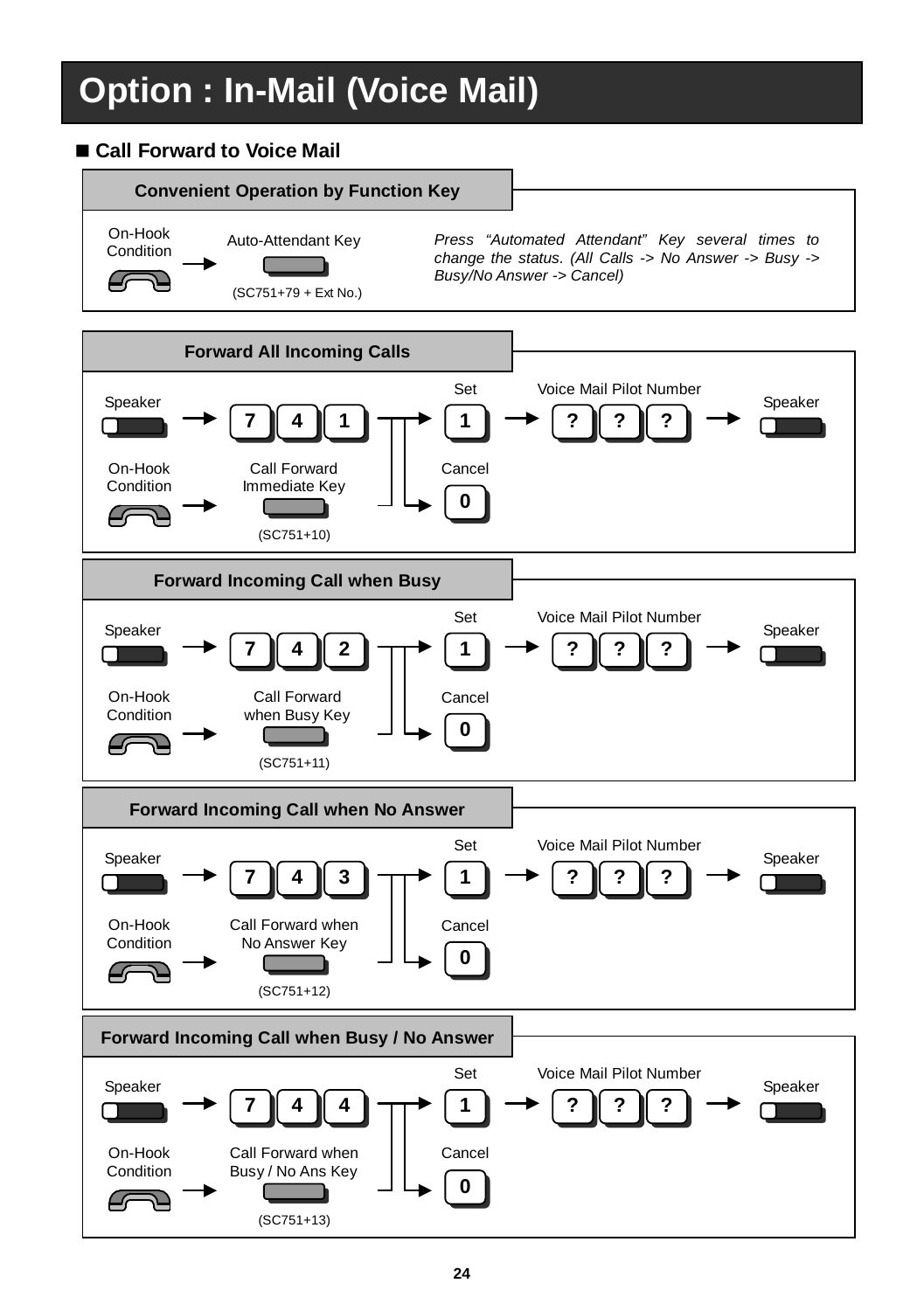#### **Mailbox Greeting**



*Selected Greeting (one of three) becomes active.*

#### **Mailbox Security Code**



- *Dialed Security Code can be canceled by pressing "4" instead of "2 (Accept)".*
- *In case the "In-Mail Advanced Features License (SL-VM-ADVANCE LIC)" is provided, or during Free Trial period (60 days after new installation), the type of Security Code can be assigned as below. - Dial 4 digits Security Code followed by "7" : Security Code for all log-on*
	- *- Dial 4 digits Security Code followed by "6" : Security Code for remote log-on only*
- *System Administrator can delete a Mailbox Security Code.*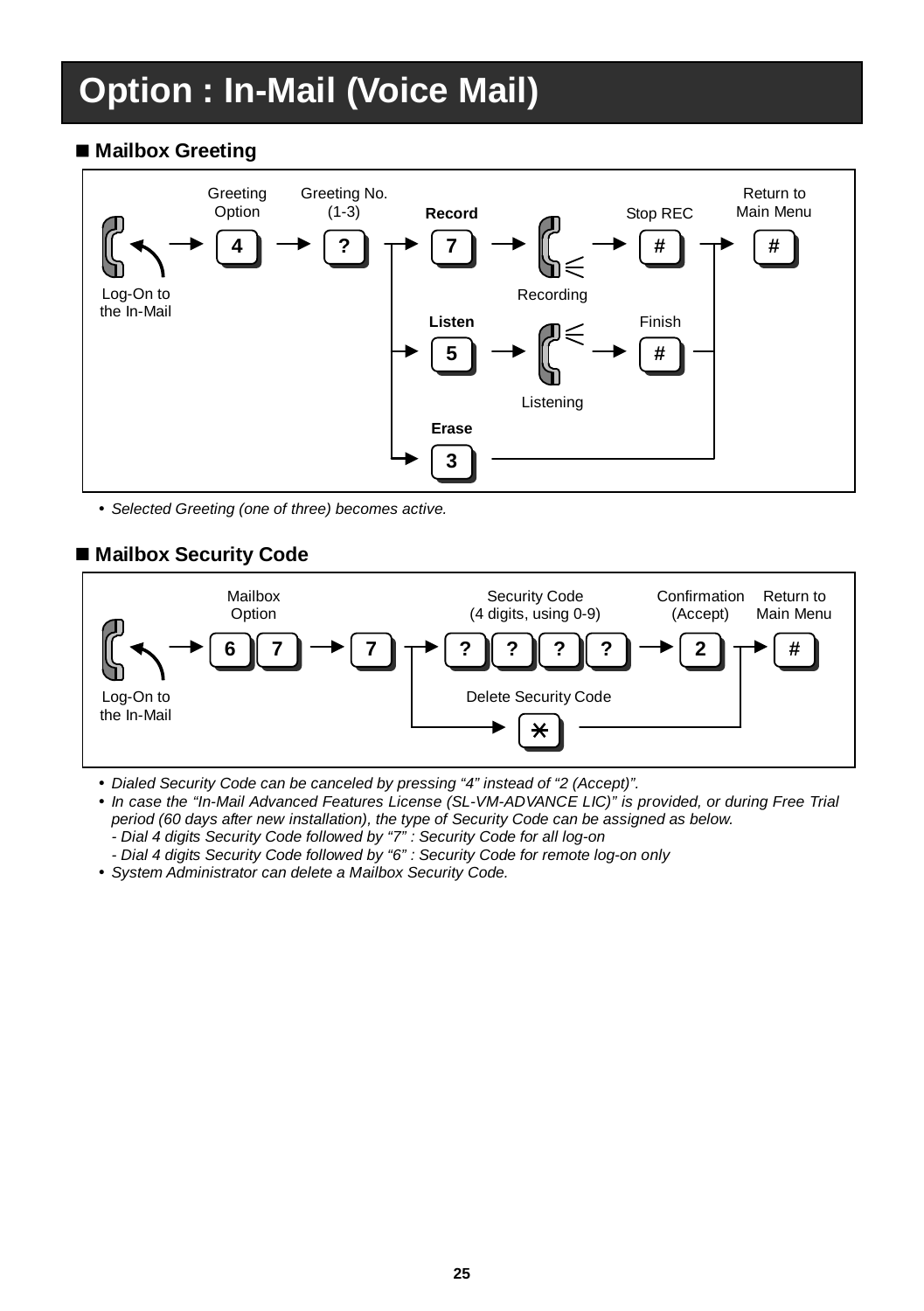#### **Listen to Left Messages in your Mailbox**

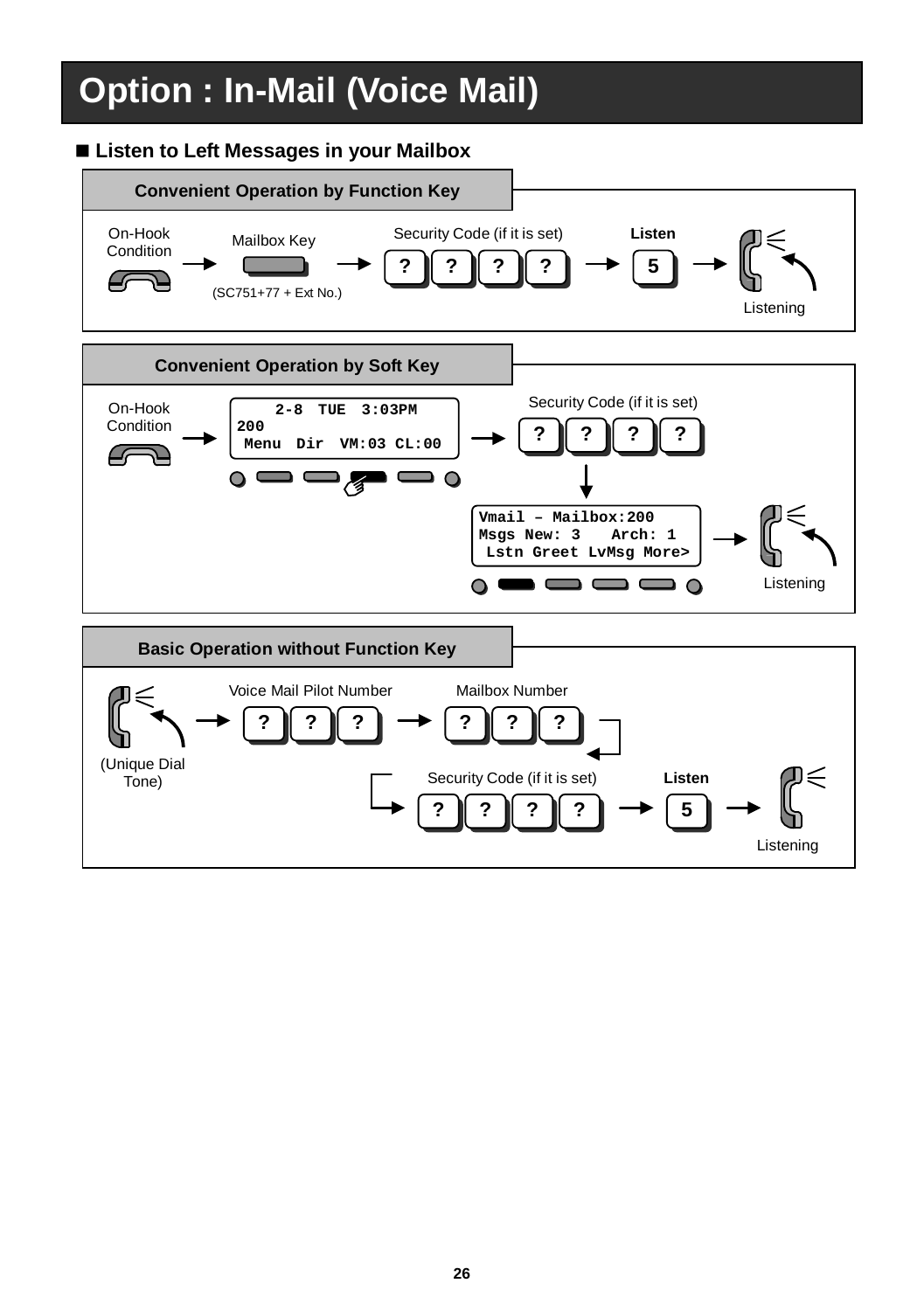### **Option : In-Mail (Voice Mail System Administrator)**

The following administrative features are only available at the system administrator's extension (extension 101 at default). Ask your NEC Authorized Supplier for details on how to become a system administrator.

#### **Log-In to the In-Mail**



- ◆ Instruction Menu Message are used as the Automated Attendant Main Greetings (e.g. Day Mode greeting, Night Mode greeting, etc)
	- ▪To record an instruction Menu from the System Administrator Menu, dial the digit **4** (Instruction Menu Messages). Dial the mailbox number (**001 – 032**).
		- -Press the digit **5** to **Listen** to the message.
		- -Press the digit **7** to **Record** the message.
		- -Press the digit **3** to **Delete** the message.
		- -Press # to return to the System Administrator Menu.
- ◆ **Announcement Message** are used to announce general information to callers such as directions, hours of operation, etc.

▪ To record an Announcement Message from the System Administrator Menu, dial the digit **2** (Announcement Messages). Dial the mailbox number (**001 – 032**).

- -Press the digit **5** to **Listen** to the message.
- -Press the digit **7** to **Record** the message.
- -Press the digit **3** to **Delete** the message.
- -Press # to return to the System Administrator Menu.

◆ **Distribution List** is a list of extensions set to receive a single voice mail message. Any message left in the distribution mailbox will be sent to all extensions in the list.

▪To review or modify the Distribution List from the System Administrator Menu, dial the digit **5** (Distribution List). Dial the mailbox number (**001 – 032**) to be modified..

- ►Press the digit **6** to **Review** or **Modify** the list.
- -Press the digit **2** to **Add** an extension to the distribution list.
- -Press the digit **3** to **Delete** the current extension from the list.
- -Press the digit **6** to step to the **Next** entry.
- -Press # to return to the System Administrator Menu.
- ►Press the digit **76** to record a **Name** for the distribution list.
- -Press the digit **5** to **Listen** to the name.
- -Press the digit **7** to **Record** a new name.
- -Press the digit **3** to **Delete** the name.
- -Press # to exit this feature.
- ►Press # to return to the System Administrator Menu.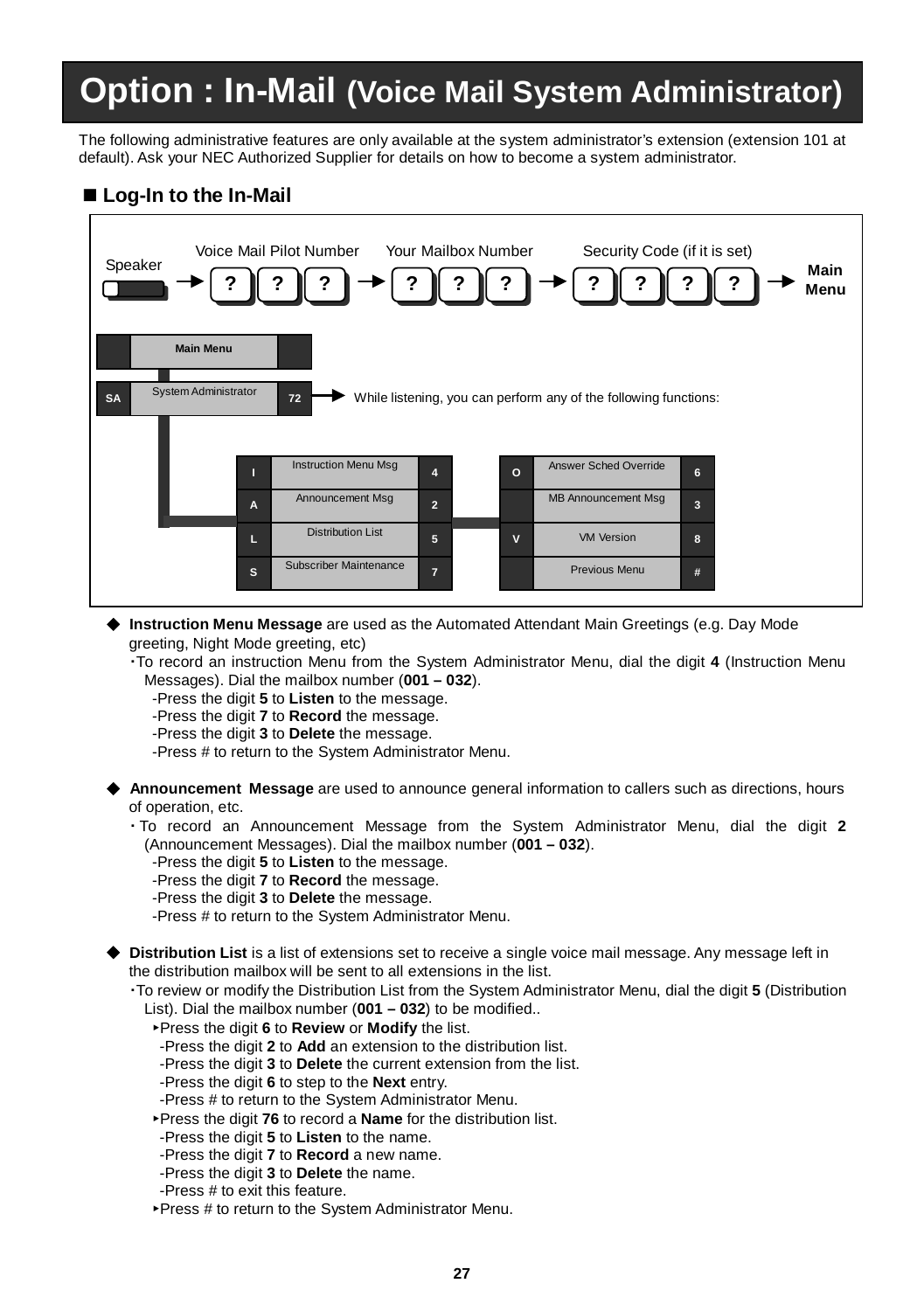### **Option : In-Mail (Voice Mail System Administrator)**

#### ◆ **Subscriber Maintenance** is used to modify the subscriber mailboxes.

▪To modify a Subscriber Mailbox from the System Administrator Menu, dial the digit **7** (Subscriber Maintenance). Dial the **extension number** of the mailbox you wish to modify.

- -Press the digit **32** to **Delete** all messages.
- -Press the digit **34** to **Delete** the mailbox greeting.
- -Press the digit **36** to **Delete** to the mailbox name.
- -Press the digit **7** to **Delete** the security code.
- -Press the digit **6** to **Record** a new name.
- -Press # to return to the System Administrator Menu.

Answer Schedule Override provides alternate answering for the Automated Attendant by sending calls to a specified Override mailbox, when enabled. As an example you can use the Answering Schedule Override to provide Holiday and Bad Weather closing announcements.

▪To modify the Answer Schedule Override from the System Administrator Menu dial **6** (Answer Schedule Override). Dial the answer table number (**01-16**) you wish to override.

-Press the digit **6** to toggle **On/Off** the answer schedule table.

-Press the digit **2** to enter a **New** answer schedule override mailbox. Enter the override mailbox number (**001-032 or a valid subscriber extension**). The override mailbox can be an announcement, call routing box, or a subscriber box.

-Press # to return to the System Administrator Menu.

◆ **Mailbox Announcement Message** is a message recorded by the system administrator that plays to each subscriber when they log into their mailbox. This message will play each time the subscriber logs into their box until it expires, is deleted, or is made inactive by the system administrator.

▪To record and modify the Mailbox Announcement Message from the System Administrator Menu, dial the digit **3** (Mailbox Announcement Message).

- -Press the digit **5** to **Listen** to the mailbox announcement message.
- -Press the digit **7** to **Record** a new mailbox announcement message.
- -Press the digit **6** to **Delete** the mailbox announcement message.

-Press the digit **2** to **Specify** the amount of days the message is active. Enter \* for an indefinite amount of days or enter **01-99** for 1-99 days.

-Press # to return to the System Administrator Menu.

◆ **Voice Mail Version** will play a message indicating the software level of the voice mail.

▪To hear the current Voice Mail Version from the System Administrator Menu, dial the digit **8** (Voice mail Version).